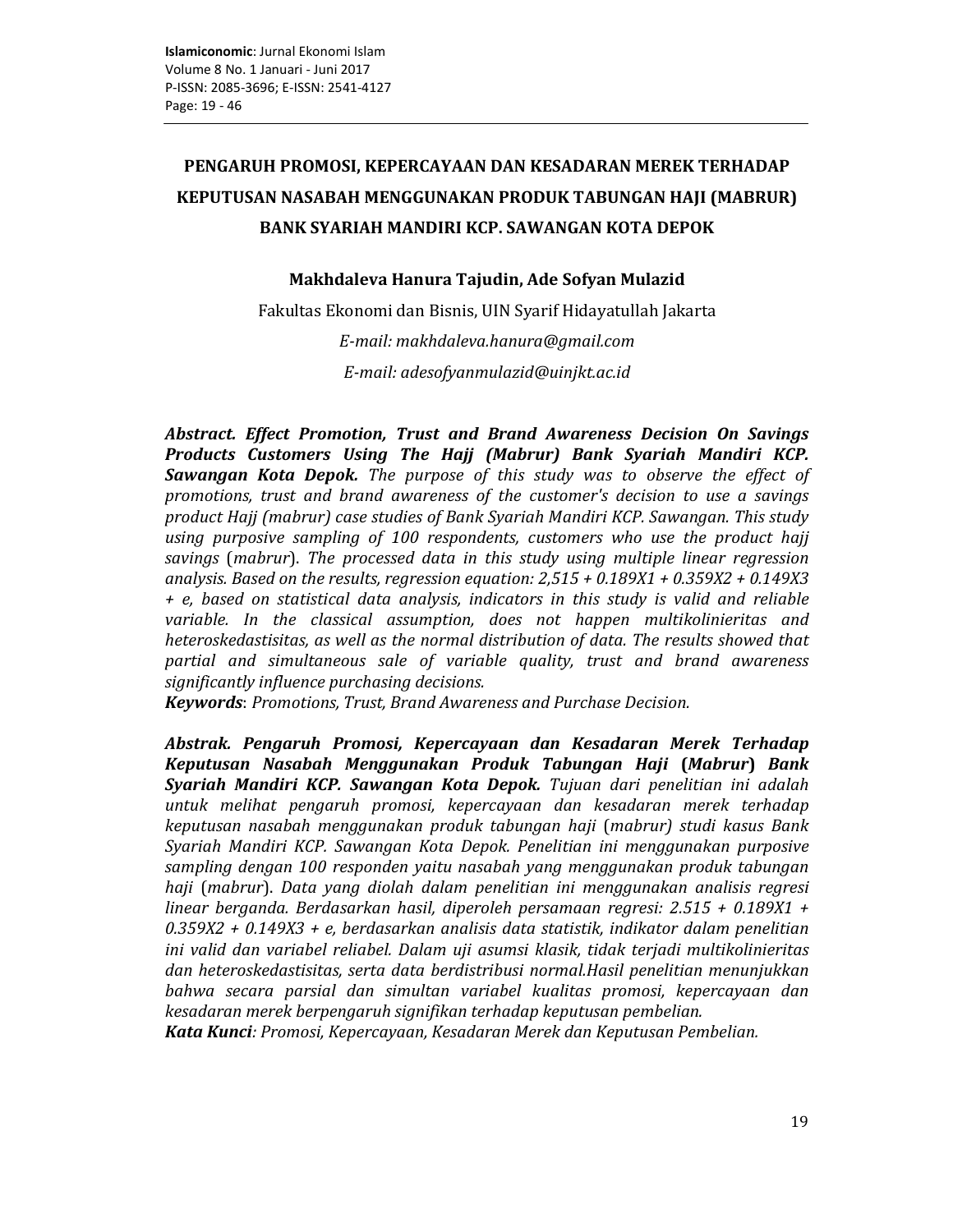# Pendahuluan

Ibadah haji merupakan salah satu Rukun Islam kelima bagi umat Islam, bahkan menjadi salah satu surah dalam Al-Qur'an (Sulaiman, 2007). Ibadah ini dilakukan dengan berkunjung dan melaksanakan beberapa kegiatan yang telah ditetapkan dibeberapa tempat di Arab Saudi pada suatu waktu tepatnya pada musim Haji (Bulan Dzulhijjah).

Menunaikan ibadah haji merupakan dambaan bagi setiap umat Islam diseluruh dunia, tidak terkecuali umat Islam di Indonesia. Indonesia merupakan negara dengan jumlah penduduk beragama Islam terbanyak di dunia berdasarkan populasi dengan jumlah umat Islam di Indonesia 199.959.285 jiwa atau 85,2% dari jumlah penduduk Indonesia (www.republika.co.id, 9-1-2016). Kecenderungan umat Islam Indonesia untuk bisa menunaikan ibadah haji terus meningkat dari tahun ke tahun.

Keuntungan dari tabungan haji (*mabrur*) ini adalah setoran ringan, kemudahan dalam administrasi, bebas biaya administrasi, asuransi jiwa dan kecelakaan, *online* dengan Siskohat dan memberikan kebijaksanaan penarikan sesuai permintaan nasabah apabila nasabah sedang membutuhkan dana tersebut. Keuntungan lain dari BSM tabungan haji (*mabrur*) adalah mendapat dana talangan. Dana talangan sendiri merupakan pinjaman dana talangan dari bank kepada nasabah khusus untuk menutupi kekurangan dana untuk memperoleh kursi (seat) haji dan pada saat pelunasan BPIH (www.syariahmandiri.co.id, 2010).

Berikut adalah data pendapatan ujrah (fee) dana talangan haji Bank Syariah Mandiri tahun 2011-2015.

| <b>Tahun</b> | Pendapatan Ujrah (Fee) Dana Talangan Haji |
|--------------|-------------------------------------------|
| 2011         | 324.807.690.742                           |
| 2012         | 441.932.235.502                           |
| 2013         | 374.659.038.321                           |
| 2014         | 249.321.447.358                           |
| 2015         | 62.639.394.092                            |

**Tabel 1** Data Pendapatan Ujrah (fee) Dana Talangan Haji Bank Syariah Mandiri

Sumber: Laporan Keuangan BSM (syariahmandiri.co.id, 2015).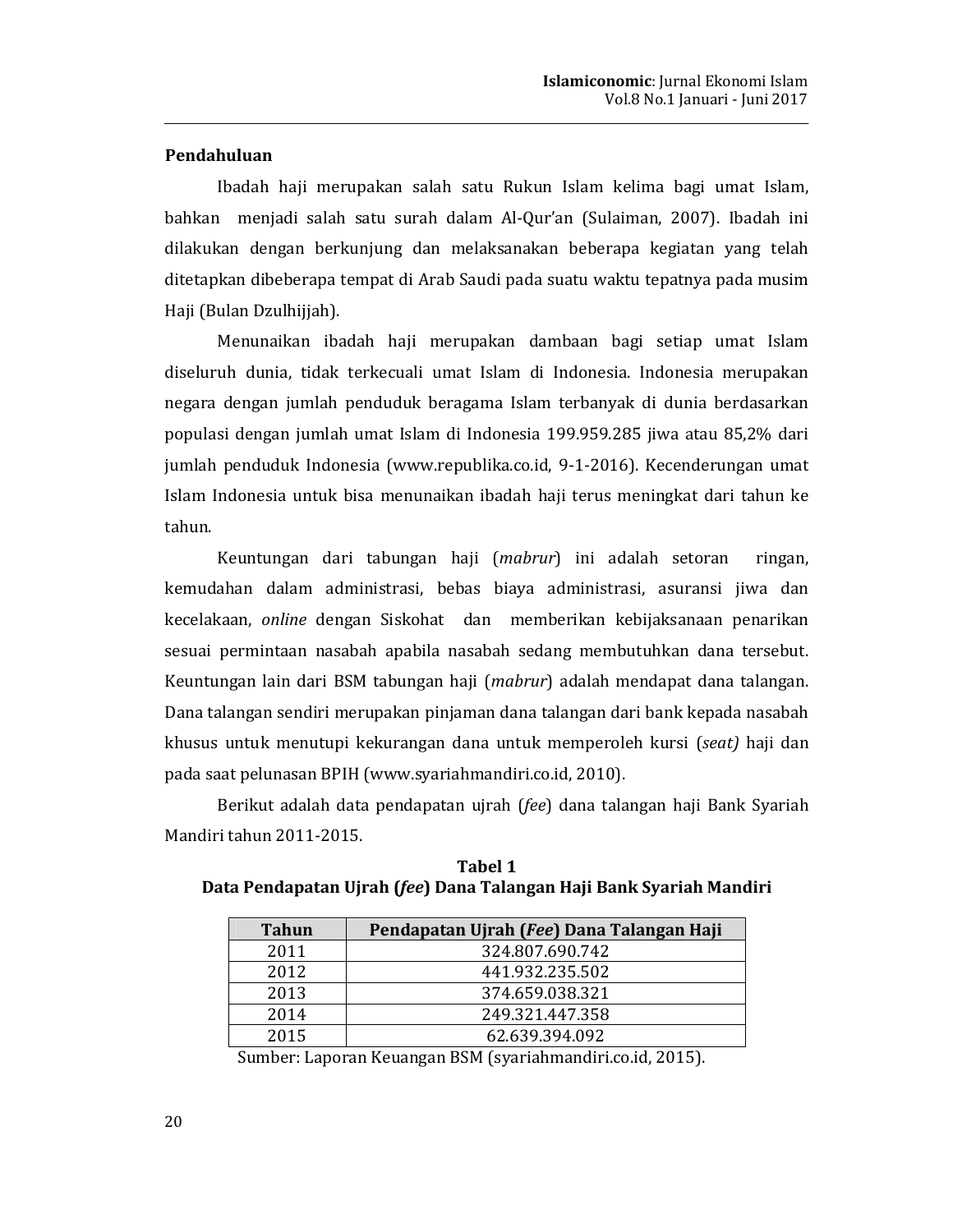Tabel 1 menjelaskan bahwa pada tahun 2011-2012, pendapatan ujrah (fee) dana talangan haji mengalami peningkatan. Kecuali, pada tahun 2013-2015 pendapatan ujrah (fee) dana talangan haji terus mengalami penurunan. Penyebab penurunan ini tak lain adalah pada tahun 2013 adanya indikasi gejolak ekonomi dalam pemerintahan seperti kenaikan harga BBM yang terjadi pada Juni 2013 yang membuat harga-harga menjadi mahal atau tinggi (Wartoyo, 2013). Sedangkan pada 2014 Dewan Syariah Nasional Majelis Ulama Indonesia (DSN-MUI) menerbitkan Fatwa 29/2002 tentang pembiayaan pengurusan haji lembaga keuangan syariah (LKS), BSM menghentikan talangan haji sejak 2014. Penghentian ini memang memengaruhi pendapatan BSM. Sedangkan pada tahun 2015 strategi bisnis BSM yang mengalami perubahan. Jika semula BSM lebih mengandalkan produk konsumtif, kini BSM mulai berubah dengan lebih fokus pada pembiayaan ke sektor riil seperti mikro, usaha kecil menengah (UKM) dan lain-lain (www.republika.co.id, 5-3-2016).

Bank Syariah Mandiri melakukan berbagai strategi untuk meningkatkan produk tabungan haji (*mabrur*), yaitu meningkatkan kerja sama dengan biro *travel* haji, mengikuti pameran tour dan travel umrah atau haji, memberikan suvenir kepada calon jamaah haji, melakukan promosi berupa standing banner, brosur, spanduk di cabang-cabang BSM, serta melakukan promosi melalui media cetak dan elektronik (Syukriyah, 2015).

Melihat banyaknya kompetitor antar bank yang diberikan kepercayaan sebagai mediator Biaya Penyetoran Ibadah Haji (BPIH). Dengan demikian, Bank Syariah Mandiri berlomba untuk memberikan fasilitas dan kenyamanan bagi nasabahnya dengan mengeluarkan produk tabungan haji (*mabrur*).

# Kajian Pustaka

## Tabungan Haji (Mabrur) Bank Syariah Mandiri

Perbankan menjadi salah satu alternatif sistem perbankan yang kredibel dan dapat diminati oleh seluruh golongan masyarakat Indonesia tanpa terkecuali, sehingga Bank Syariah Mandiri menyediakan berbagai jenis produk yang dapat dipilih oleh masyarkat, salah satunya adalah BSM tabungan haji (mabrur).

Tabungan haji adalah suatu program tabungan yang ditujukan kepada para nasabah bank yang memiliki cita-cita untuk berangkat ke tanah suci. Dalam program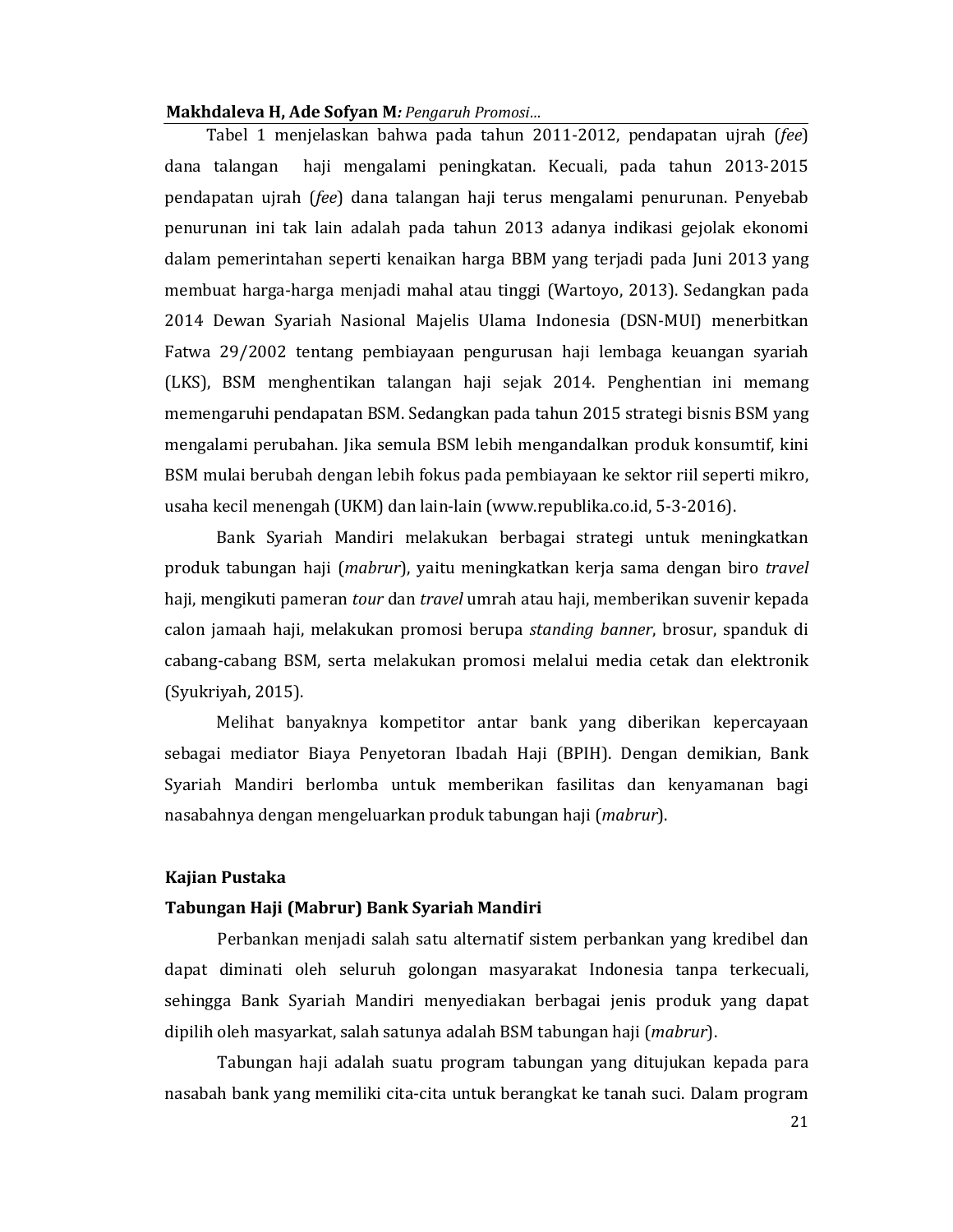tabungan haji, para calon jamaah haji selain mendapatkan tabungan, calon jamaah haji juga akan mendapatkan asuransi yang akan mengcover mereka hingga tabungan tersebut cukup untuk dipakai menunaikan ibadah ke tanah suci tersebut. (www.bisnisfranchiseonline.com, 2015).

Menurut PT. Bank Syariah Mandiri tabungan haji (mabrur) adalah produk tabungan bagi umat Islam yang mempunyai rencana menunaikan ibadah haji (www.syariahmandiri.co.id, 2016). Tabungan haji (*mabrur*) memberikan banyak kemudahan dan manfaat untuk persiapan ibadah ke tanah suci. Ada beberapa fasilitas, keunggulan dan kelebihan produk tabungan ini yang menjadi andalan Bank Svariah Mandiri.

# Promosi

Pengertian promosi menurut Kotler dan Armstrong (2012:76), "Promotion means activities that communicate the merits of the product and persuade target customers to buy it", artinya promosi merupakan kegiatan yang mengomunikasikan manfaat dari sebuah produk dan membujuk target konsumen untuk membeli produk tersebut.

Menurut Rangkuti (2010:50), promosi adalah kegiatan penjualan dan pemasaran dalam rangka menginformasikan dan mendorong permintaan terhadap produk, jasa dan ide dari perusahaan dengan cara mempengaruhi konsumen agar mau membeli produk dan jasa yang dihasilkan oleh perusahaan.

Setelah melihat definisi-definisi tersebut di atas, maka dapat diambil adalah kegiatan mengkomunikasikan atau kesimpulan bahwa promosi menginformasikan manfaat dari sebuah produk dan jasa kepada konsumen untuk mendorong dan membujuk konsumen untuk membeli produk dan jasa tersebut.

### **Kepercayaan**

Menurut Kotler (2009), kepercayaan adalah kesediaan perusahaan untuk bergantung pada mitra bisnis. Kepercayaan tergantung pada sejumlah faktor antar pribadi dan antar organisasi, seperti kompetensi, integritas, kejujuran, dan kebaikan hati perusahaan. Sedangkan menurut Morgan dan Hunt dalam Suhardi (2006) mendefinisikan kepercayaan sebagai suatu kondisi ketika salah satu pihak yang 22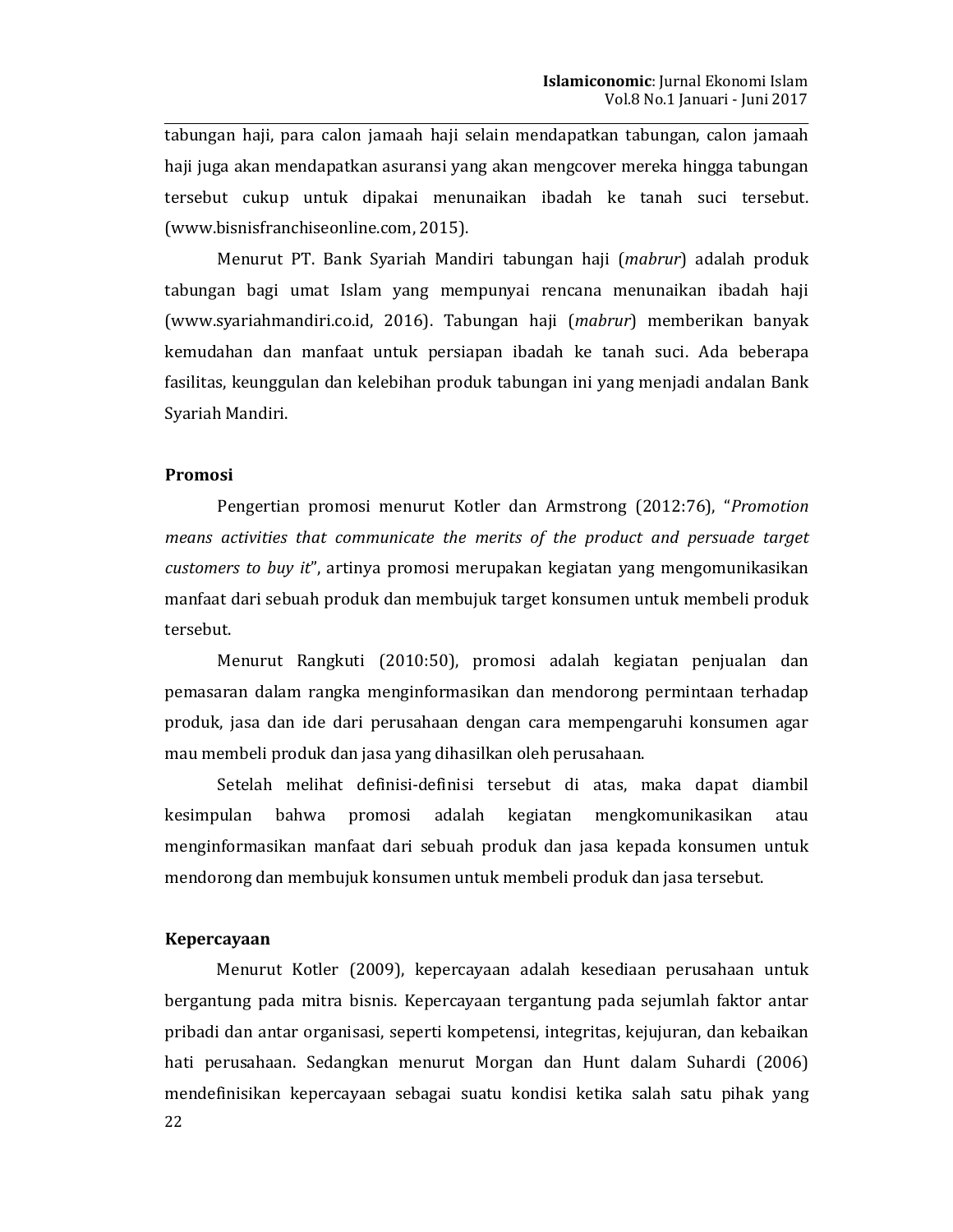terlibat dalam proses pertukaran yakin dengan kehandalan dan integritas pihak yang lain.

Kepercayaan konsumen adalah semua pengetahuan yang dimiliki konsumen dan semua kesimpulan yang dibuat konsumen tentang objek, atribut dan manfaatnya (Sunarto, 2006:153).

## **Kesadaran Merek**

Kesadaran merek adalah kesanggupan seorang calon pembeli untuk mengenali, mengingat kembali suatu merek sebagai bagian dari suatu kategori produk tertentu (Durianto, dkk., 2004: 57).

Aaker (2010) dalam Uslu., et al 2013) mendefinisikan kesadaran merek (brand awareness) sebagai kemampuan yang dimiliki oleh pembeli potensial untuk mengenali dan mengingat bahwa merek adalah anggota dari kategori produk tertentu. Menurut Keller (2004) kesadaran merek dapat dikarakteristikan menurut kedalaman dan keluasannya. Kedalaman dari kesadaran merek berhubungan dengan kemungkinan merek dapat dikenal atau diingat kembali. Sedangkan keluasan kesadaran merek berhubungan dengan keanekaragaman situasi pembelian dan konsumsi sebuah merek diingat.

## **Keputusan Pembelian**

Menurut Kotler dan Armstrong (2012:157) "Consumer buyer behavior refers to the buying behavior of final consumers-individuals and households that buy goods and services for personal consumption," pengertian tersebut dapat diartikan bahwa perilaku keputusan pembelian mengacu pada perilaku pembelian akhir dari konsumen, baik individual, maupun rumah tangga yang membeli barang dan jasa untuk konsumsi pribadi. Sedangkan menurut Kotler dan Keller (2009:240) menyatakan bahwa, Keputusan pembelian adalah konsumen membentuk niat untuk membeli merek yang paling disukai.

## Hubungan Promosi dengan Keputusan Nasabah

Promosi menjadi faktor penting dalam mempengaruhi keputusan menggunakan suatu produk. Pengaruh promosi yang bagus dan dengan intensitas yang tinggi akan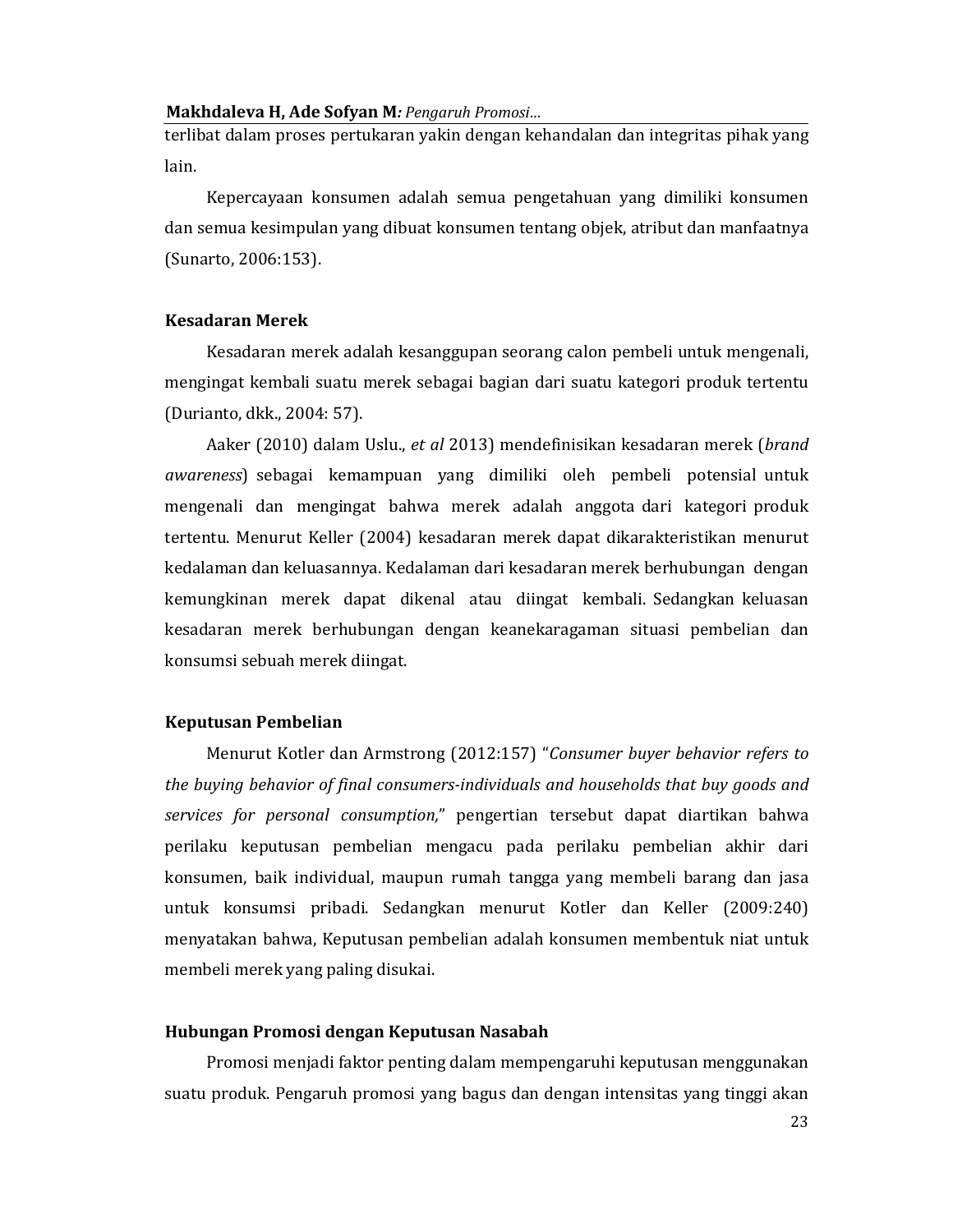menjadikan koonsumen mengenal dan ada rasa penasaran terhadap produk yang dipromosikan. Promosi sendiri sarana untuk membangun kepercayaan dan penilaian konsumen terhadap produk, yaitu dengan membina hubungan erat antara produsen dengan konsumen melalui pendekatan strategi promosi yang tepat (Kopalle dan Lehmann. 1995).

# Hubungan Kepercayaan dengan Keputusan Nasabah

Kepercayaan menjadi faktor penting dalam mempengaruhi keputusan menggunakan suatu produk. Kepercayaan adalah kemauan seseorang untuk bertumpu pada orang lain di mana kita memiliki keyakinan padanya. Kepercayaan merupakan kondisi mental yang didasarkan oleh situasi seseorang dan konteks sosialnya. Ketika seseorang mengambil suatu keputusan, ia akan lebih memilih keputusan berdasarkan pilihan orang-orang yang lebih dapat ia percaya dari pada yang kurang dipercayai (Armayanti, 2011).

# Hubungan Kesadaran Merek dengan Keputusan Nasabah

Kesadaran Merek menjadi faktor penting dalam mempengaruhi keputusan menggunakan suatu produk. Menurut Aaker (1991) kesadaran merek (brand awareness) mempengaruhi rasa percaya diri pelanggan atas keputusan pembelian dengan mengurangi tingkat risiko yang dirasakan atas suatu merek yang diputuskan untuk dibeli. Kesadaran merek (brand awareness) memainkan peranan penting dalam pengambilan keputusan konsumen mengenai pertimbangan merek mana yang akan digunakan (Macdonal., et al 2003).

| N <sub>o</sub> | Nama dan<br><b>Tahun</b><br>Penelitian | Judul<br>Penelitian | Persamaan     | Perbedaan         | <b>Hasil</b><br>Penelitian |
|----------------|----------------------------------------|---------------------|---------------|-------------------|----------------------------|
| $\mathbf{1}$   | Monang Ranto                           | Analisis            | Menggunakan   | Terdapat pada     | 1. variabel produk         |
|                | Tambunan dan                           | Faktor-faktor       | variabel      | variabel yang     | berpengaruh positif        |
|                | Inggrita Gusti                         | Yang                | promosi       | mempengaruhi      | dan signifikan             |
|                | Sari Nasution                          | Mempengaru          | sebagai       | keputusan         | terhadap keputusan         |
|                |                                        | hi Keputusan        | variabel      | pembelian.        | nasabah.                   |
|                | Jurnal Ekonomi                         | Nasabah             | independen    | Peneliti tersebut | 2. variabel pelayanan      |
|                | dan Keuangan                           | Menabung Di         | dan keputusan | menggunakan       | berpengaruh positif        |
|                | Vol.1, No.3,                           | <b>Bank BCA</b>     | pembelian     | produk,           | dan signifikan             |

### **Penelitian Terdahulu**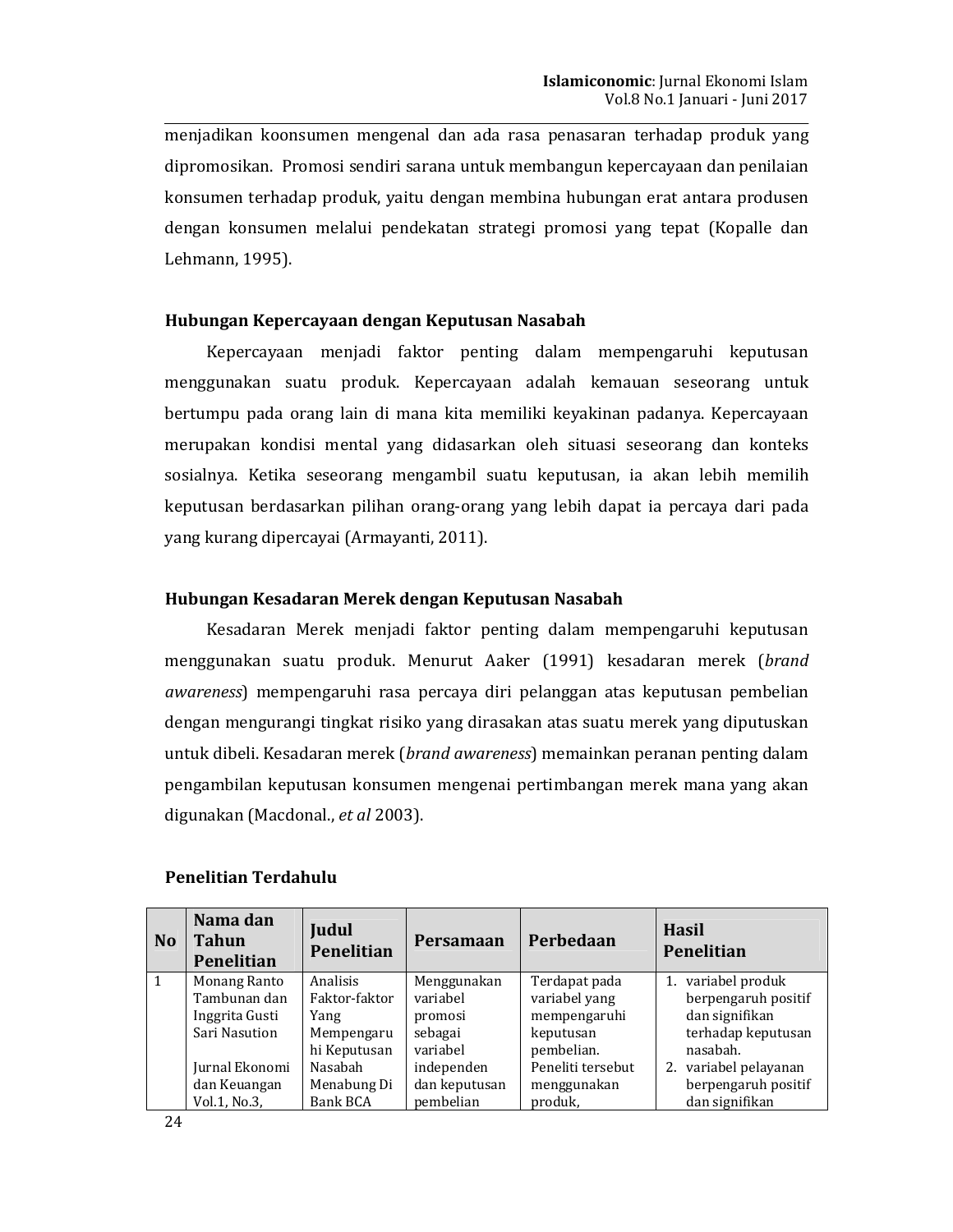| Makhdaleva H, Ade Sofyan M: Pengaruh Promosi |
|----------------------------------------------|
|----------------------------------------------|

|                | Februari 2013                                                                                   | Kota Medan<br>(Studi Kasus<br>Etnis Cina).                                                                              | sebagai<br>variabel<br>dependen.<br>Serta metode<br>penelitian<br>regresi liner<br>berganda.<br>Penelitian studi<br>ini bertempat<br>di bank.                                                         | pelayanan, dan<br>kredibilitas<br>sebagai variabel<br>independen.                                                                                                                                                 | terhadap keputusan<br>nasabah.<br>3. variabel promosi<br>berpengaruh positif<br>tetapi tidak<br>signifikan terhadap<br>keputusan nasabah.<br>4. variabel lokasi<br>berpengaruh positif<br>tetapi tidak<br>signifikan terhadap<br>keputusan nasabah.<br>5. variabel kredibilitas<br>berpengaruh positif<br>dan signifikan<br>terhadap keputusan<br>nasabah.                                                                                                                                                                                                                                                                       |
|----------------|-------------------------------------------------------------------------------------------------|-------------------------------------------------------------------------------------------------------------------------|-------------------------------------------------------------------------------------------------------------------------------------------------------------------------------------------------------|-------------------------------------------------------------------------------------------------------------------------------------------------------------------------------------------------------------------|----------------------------------------------------------------------------------------------------------------------------------------------------------------------------------------------------------------------------------------------------------------------------------------------------------------------------------------------------------------------------------------------------------------------------------------------------------------------------------------------------------------------------------------------------------------------------------------------------------------------------------|
| $\overline{2}$ | Ahmad Muanas<br>dan Suherman<br>Jurnal Ilmu &<br>Riset<br>Manajemen Vol.<br>3, No. 12<br>(2014) | Pengaruh<br>Produk,<br>Harga dan<br>Promosi<br>Terhadap<br>Keputusan<br>Pembelian<br>Mobil Buana<br>Indomobil<br>Trada. | Menggunakan<br>variabel<br>promosi<br>sebagai<br>variabel<br>independen<br>dan keputusan<br>pembelian<br>sebagai<br>variabel<br>dependen.<br>Serta metode<br>penelitian<br>regresi liner<br>berganda. | Terdapat variabel<br>yang<br>mempengaruhi<br>keputusan<br>pembelian.<br>Peneliti tersebut<br>menggunakan<br>produk dan harga<br>sebagai variabel<br>independen.<br>Penelitian ini studi<br>di pembelian<br>mobil. | Variabel produk<br>1.<br>berpengaruh<br>signifikan terhadap<br>keputusan<br>pembelian mobil<br>Suzuki pada PT.<br>Buana Indomobil<br>Trada Surabaya.<br>Variabel harga<br>2.<br>berpengaruh<br>signifikan terhadap<br>keputusan<br>pembelian mobil<br>Suzuki pada PT.<br>Buana Indomobil<br>Trada Surabaya.<br>variabel promosi<br>3.<br>berpengaruh<br>signifikan terhadap<br>pembelian mobil<br>Suzuki pada PT.<br>Buana Indomobil<br>Trada Surabaya.<br>Variabel produk<br>4.<br>merupakan variabel<br>yang berpengaruh<br>paling dominan<br>terhadap keputusan<br>pembelian mobil<br>Suzuki di PT. Buana<br>Indomobil Trada. |
| 3              | Andy Putra<br>Suryadi dan<br>Riyandi<br>Mahkota, Imam<br>Junal                                  | Pengaruh<br>Kepercayaan<br>dan<br>Kenyamanan<br>Terhadap<br>Keputusan                                                   | Menggunakan<br>variabel<br>kepercayaan<br>sebagai<br>variabel<br>independen                                                                                                                           | Terdapat pada<br>variabel yang<br>mempengaruhi<br>keputusan<br>pembelian.<br>Peneliti tersebut                                                                                                                    | Variabel<br>1.<br>kepercayaan<br>memiliki pengaruh<br>yang signifikan<br>terhadap keputusan<br>pembelian online.                                                                                                                                                                                                                                                                                                                                                                                                                                                                                                                 |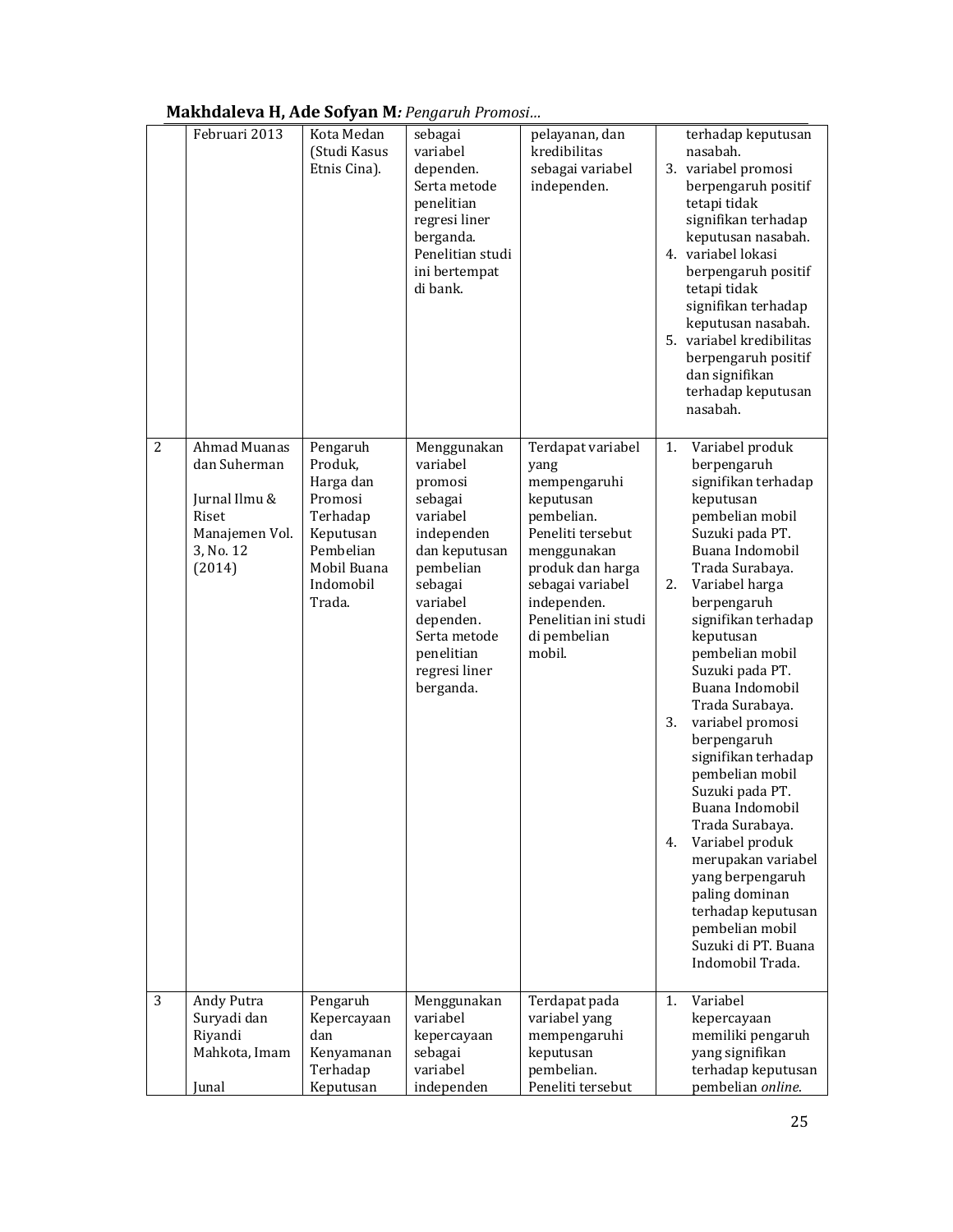# **Islamiconomic:** Jurnal Ekonomi Islam<br>Vol.8 No.1 Januari - Juni 2017

|   | Administrasi<br>Bisnis (JAB)<br>Vol. 8, No. 2<br>Maret 2014                                                                                                         | Pembelian<br>Online (Studi<br>Pada<br>Pelanggan<br>Website Ride<br>$In$ ).                                                                                                           | dan keputusan<br>pembelian<br>sebagai<br>variabel<br>dependen.<br>Serta metode<br>penelitian<br>regresi liner<br>berganda.                                                                                                                                                            | menggunakan<br>kenyamanan,<br>sebagai variabel<br>independen. Studi<br>penelitian ini<br>pembelin secara<br>online.                                                                                                                                                                       | Variabel<br>2.<br>kenyamanan<br>memiliki pengaruh<br>yang signifikan<br>terhadap keputusan<br>pembelian online.                                                                                                                                                                                                                                                                                                             |
|---|---------------------------------------------------------------------------------------------------------------------------------------------------------------------|--------------------------------------------------------------------------------------------------------------------------------------------------------------------------------------|---------------------------------------------------------------------------------------------------------------------------------------------------------------------------------------------------------------------------------------------------------------------------------------|-------------------------------------------------------------------------------------------------------------------------------------------------------------------------------------------------------------------------------------------------------------------------------------------|-----------------------------------------------------------------------------------------------------------------------------------------------------------------------------------------------------------------------------------------------------------------------------------------------------------------------------------------------------------------------------------------------------------------------------|
| 4 | Ngakan Putu<br>Surya Adi<br>Dharma dan I<br>Putu Gde<br>Sukaatmadja<br>E-Jurnal<br>Manajemen<br>Unud, Vol. 4,<br>No.10,<br>2015:3228-<br>3255<br>ISSN:2302-<br>8912 | Pengaruh<br>Citra Merek,<br>Kesadaran<br>Merek, dan<br>Kulitas<br>Produk<br>Terhadap<br>Keputusan<br>Membeli<br>Produk Apple.                                                        | Menggunakan<br>variabel<br>kesadaran<br>merek sebagai<br>variabel<br>independen<br>dan keputusan<br>pembelian<br>sebagai<br>variabel<br>dependen.<br>Serta metode<br>penelitian<br>regresi liner<br>berganda.                                                                         | Terdapat pada<br>variabel yang<br>mempengaruhi<br>keputusan<br>pembelian.<br>Peneliti tersebut<br>menggunakan<br>citra merek,<br>kualitas<br>produksebagai<br>variabel<br>independen. Studi<br>penelitian ini<br>pembelin secara<br>online. Produk<br>yang diteliti<br>barang bukan jasa. | 1. Citra merek (brand<br>image)<br>berpengaruh<br>positif dan<br>signifikan terhadap<br>keputusan<br>pembelian produk<br>Apple.<br>2. Kesadaran merek<br>(brand awareness)<br>berpengaruh<br>positif dan<br>signifikan terhadap<br>keputusan<br>pembelian produk<br>Apple.<br>3. Kualitas produk<br>(produk quality)<br>berpengaruh<br>secara positif dan<br>signifikan terhadap<br>keputusan<br>pembelian produk<br>Apple. |
| 5 | Rika Yulianti,<br>Marijati Sangen<br>dan Ahmad<br>Rivani<br>Jurnal<br>Wawasan<br>Manajemen,<br>Vol. 4, Nomor 2,<br>Juni 2016                                        | Pengaruh<br>Nilai-nilai<br>Agama,<br><b>Kualitas</b><br>Layanan,<br>Promosi, dan<br>Kepercayaan<br>Terhadap<br>Keputusan<br>Menjadi<br>Nasabah<br>Bank Syariah<br>di<br>Banjarmasin. | Menggunakan<br>variabel<br>promosi dan<br>kepercayaan<br>sebagai<br>variabel<br>independen<br>dan keputusan<br>pembelian<br>sebagai<br>variabel<br>dependen.<br>Serta metode<br>penelitian<br>regresi liner<br>berganda. Studi<br>yang di<br>gunakan juga<br>nasabah bank<br>syariah. | Terdapat pada<br>variabel yang<br>mempengaruhi<br>keputusan<br>pembelian.<br>Peneliti tersebut<br>menggunakan<br>nilai-nilai agama,<br>kualitas layanan<br>sebagai variabel<br>independen.                                                                                                | 1. Nilai-nilai Agama<br>berpengaruh<br>signifikanterhadap<br>keputusan menjadi<br>nasabah Bank<br>Syariah di<br>Banjarmasin.<br>2.<br>Kualitas Layanan<br>berpengaruh<br>signifikanterhadap<br>keputusan menjadi<br>nasabah Bank<br>Syariah di<br>Banjarmasin.<br>3.<br>Promosi<br>berpengaruh<br>signifikanterhadap<br>keputusan menjadi<br>nasabah Bank<br>Syariah di<br>Banjarmasin.<br>Kepercayaanberpen<br>4.<br>garuh |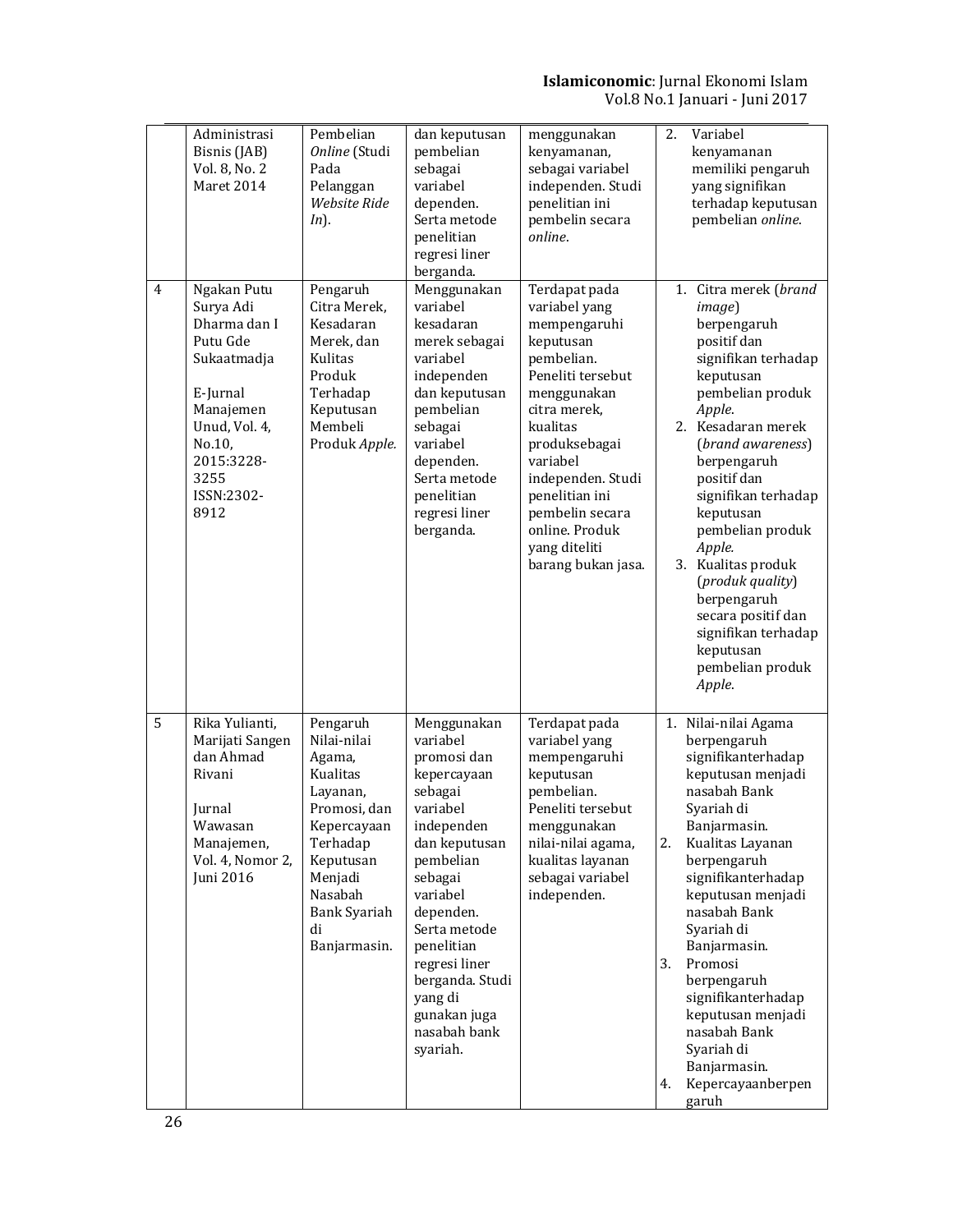|   |                                                   |                                                                                                                                                                                                                 |                                                                                                                                                                                                                                   |                                                                                                                                                                                 | signifikanterhadap<br>keputusan menjadi<br>nasabah Bank<br>Syariah di<br>Banjarmasin.                                                                                                                                |
|---|---------------------------------------------------|-----------------------------------------------------------------------------------------------------------------------------------------------------------------------------------------------------------------|-----------------------------------------------------------------------------------------------------------------------------------------------------------------------------------------------------------------------------------|---------------------------------------------------------------------------------------------------------------------------------------------------------------------------------|----------------------------------------------------------------------------------------------------------------------------------------------------------------------------------------------------------------------|
| 6 | Laely Hidayah<br>dan Bulan<br>Prabawani<br>(2016) | Pengaruh<br>Suku Bunga,<br>Pelayanan<br>dan<br>Kesadaran<br>Merek (Brand<br>Awareness)<br>Terhadap<br>Keputusan<br>Pengambilan<br>KPR (Studi<br>Pada Nasabah<br>PT Bank<br>Tabungan<br>Negara KC.<br>Semarang). | Menggunakan<br>variabel<br>kesadaran<br>merek sebagai<br>variabel<br>independen<br>dan keputusan<br>pembelian<br>sebagai<br>variabel<br>dependen.<br>Serta metode<br>penelitian<br>regresi liner<br>berganda. Studi<br>produk KPR | Terdapat pada<br>variabel yang<br>mempengaruhi<br>keputusan<br>pembelian.<br>Peneliti tersebut<br>menggunakan<br>suku bunga dan<br>pelayanan sebagai<br>variabel<br>independen. | 1. Variabel Suku<br>Bunga memiliki<br>pengaruh paling<br>besar sebesar<br>10,7%<br>2. Variabel Pelayanan<br>memiliki pengaruh<br>sebesar 5,5%<br>3. Variabel Kesadaran<br>Merek memiliki<br>pengaruh sebesar<br>5.7% |

# **Hipotesis**

Hipotesis yang diajukan sebagai jawaban sementara terhadap permasalahan yang diajukan dalam penelitian ini adalah sebagai berikut:

1. Ho :  $\beta$ 1 = 0 : tidak terdapat pengaruh antara promosi terhadap keputusan menabung produk tabungan haji (mabrur).

Ha :  $\beta$ 1  $\neq$  0 ; terdapat pengaruh antara promosi terhadap proses keputusan menabung produk tabungan haji (*mabrur*).

- 2. Ho :  $\beta$ 2 = 0 ; tidak terdapat pengaruh antara kepercayaan terhadap proses keputusan menabung produk tabungan haji (*mabrur*). Ha :  $\beta$ 2  $\neq$  0 ; terdapat pengaruh antara kepercayaan terhadap proses keputusan menabung produk tabungan haji (mabrur).
- 3. Ho :  $\beta$ 3 = 0 ; tidak terdapat pengaruh antara kesadaran merek terhadap proses keputusan menabung produk tabungan haji (*mabrur*). Ha :  $\beta$ 3  $\neq$  0 ; terdapat pengaruh antara kesadaran merek terhadap proses keputusan menabung produk tabungan haji (mabrur).
- 4. Ho :  $\beta$ 1,2,3 = 0 ; tidak terdapat pengaruh antara promosi, kepercayaan, dan kesadaran merek terhadap proses keputusan menabung produk tabungan haji  $(mabrur)$ .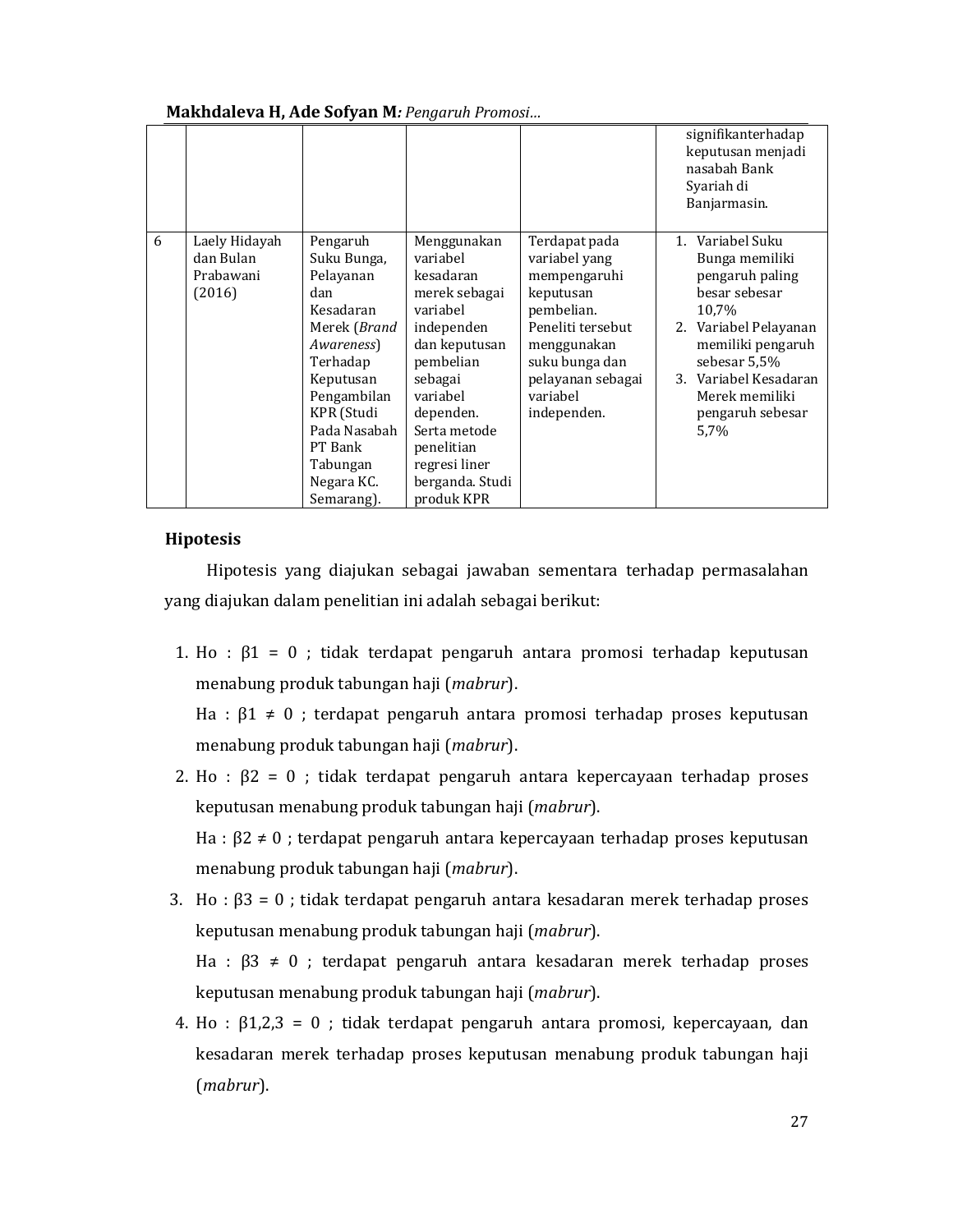# Metodologi Penelitian

Populasi pada penelitian ini adalah nasabah tabungan haji (mabrur) Bank Syariah Mandiri KCP. Sawangan Kota Depok. Teknik pengambilan sampel yang digunakan oleh penulis adalah Non probability Sampling, yaitu teknik pengambilan sampel yang tidak memberi peluang atau kesempatan sama bagi setiap unsur atau anggota populasi untuk dipilih menjadi sampel (Sugiyono, 2015:81). Teknik pengambilan sampel yang digunakan oleh penulis adalah metode sampling purposive, yaitu teknik penentuan sampel sumber data dengan pertimbangan tertentu (Sugiyono, 2015:82). Dengan demikian, pertimbangan pengambilan sampel dalam penelitian ini adalah responden merupakan nasabah tabungan haji (mabrur) Bank Syariah Mandiri yang melakukan pembukuan rekening di KCP. Sawangan Kota Depok.

Untuk mendapatkan data yang diperlukan, peneliti menggunakan instrumen berupa kuesioner yang diberikan kepada nasabah yang menggunakan produk tabungan haji (*mabrur*) Bank Syariah Mandiri KCP. Sawangan Kota Depok. Dalam kuesioner ini, penulis menggunakan skala likert, Skala likert digunakan untuk mengukur sikap, pendapat dan persepsi seseorang atau sekelompok orang tentang fenomena sosial (Sugiyono, 2015:93). Skala likert yang digunakan dalam penelitian ini, yaitu menggunakan skor 1-5.

# **Teknik Analisis Data**

## Uji Asumsi Klasik

## 1. Uji Normalitas

Menurut Ghozali (2011:147) uji normalitas bertujuan apakah dalam model regresi variabel dependen (terikat) dan variabel independen (bebas) mempunyai kontribusi atau tidak. Penelitian yang menggunakan metode yang lebih handal untuk menguji data mempunyai distribusi normal atau tidak yaitu dengan melihat Normal Probability Plot. Model regresi yang baik adalah data distribusi normal atau mendekati normal, untuk mendeteksi normalitas dapat dilakukan dengan melihat penyebaran data (titik) pada sumbu diagonal grafik. Terdapat dua cara untuk mendeteksi apakah residual berdistribusi normal atau tidak yaitu dengan analisis grafik dan uji statistik (uji Kolmogrov-smirnov).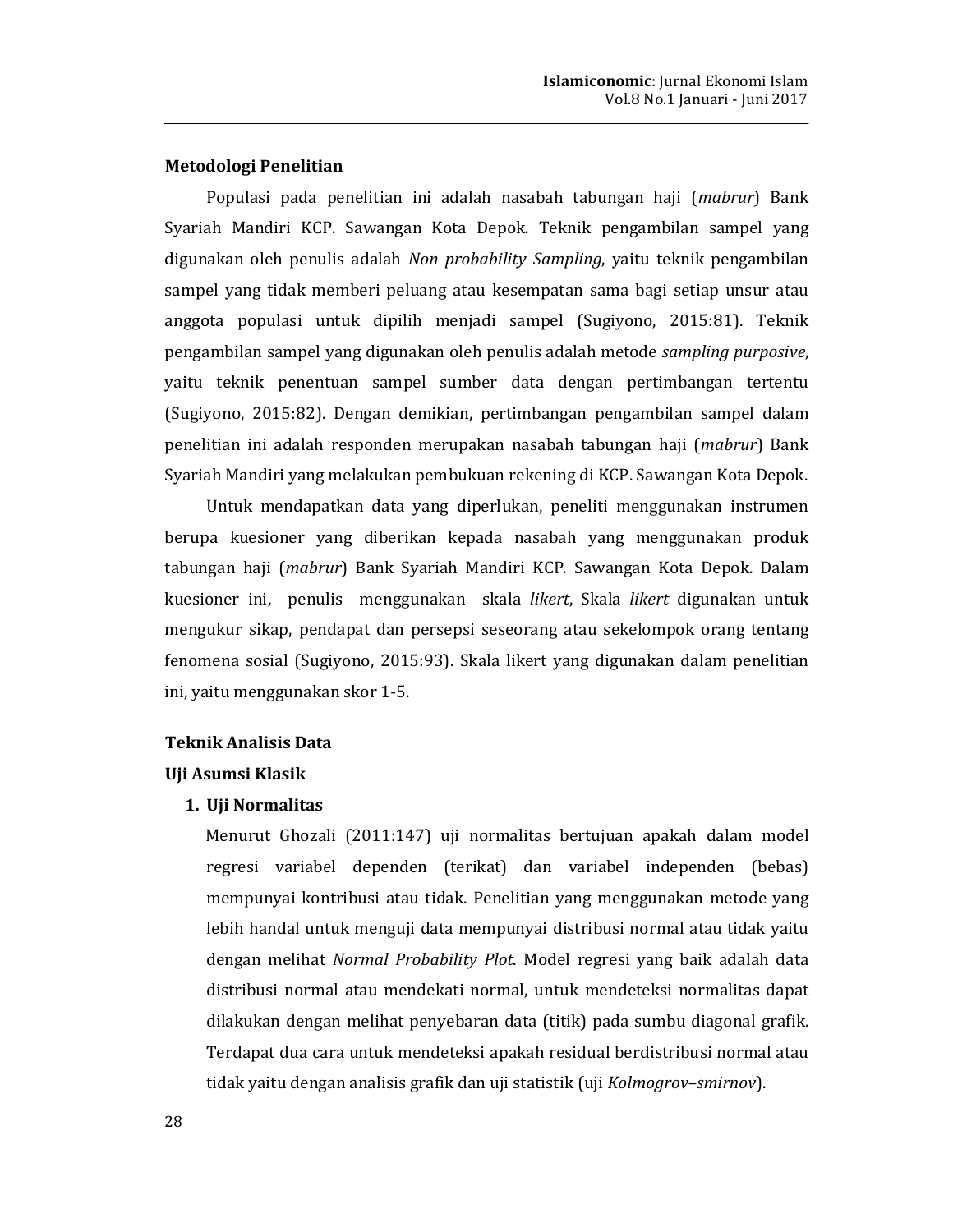### 2. Uji Multikolinearitas

Untuk mendeteksi ada atau tidaknya multikolonieritas di dalam model regresi adalah sebagai berikut (Ghozali, 2016:103). Mutikolonieriitas dilihat dari nilai tolerance dan lawannya, variance inflation factor (VIF). Dalam pengertian sederhana setiap variabel bebas menjadi variabel terikat dan diregresi terhadap variabel bebas lainnya. Nilai *cutoff* yang umum dipakai untuk menunjukkan adanya multikolonieritas adalah nilai Tolerance < 0.10 atau sama dengan nilai  $VIF > 10.$ 

# 3. Uji Heterokedastisitas

Uji heteroskedastisitas bertujuan menguji apakah dalam model regresi terjadi ketidaksamaan varience dari residual suatu pengamatan ke penagamatan yang lainnya, jika variance dari residual suatu pengamatan ke pengamatan tetap, maka disebut Homoskedastisitas dan jika berbeda disebut Heteroskedastisitas. Model regresi yang baik adalah yang Homoskedastisitas atau tidak terjadi Heteroskedastisitas (Ghozali, 2016: 134).

# 4. Uji Regresi Linier Berganda

Analisis regresi pada dasarnya adalah studi mengenai ketergantungan variable dependen (terikat) dengan satu atau lebih variabel independen (bebas), dengan tujuan untuk mengistemasi dan memprediksi rata-rata populasi atau nilai ratarata populasi atau nilai rata-rata variabel dependen berdasarkan nilai variable independen yang diketahui (Gujarati, 2003 dalam Imam Ghozali, 2016:93).

## 5. Uji Hipotesis

Dalam pengujian hipotesis peneliti melakukan uji secara parsial yaitu Uji statistik t pada dasarnya menunjukkan seberapa jauh pengaruh satu variabel bebas (independen) secara individual dalam menerangkan variasi variabel terikat (dependen), dan uji secara simultan Uji F menguji joint hipotesis bahwa b1, b2, dan b3 secara simultan sama dengan nol (Ghozali, 2016: 97).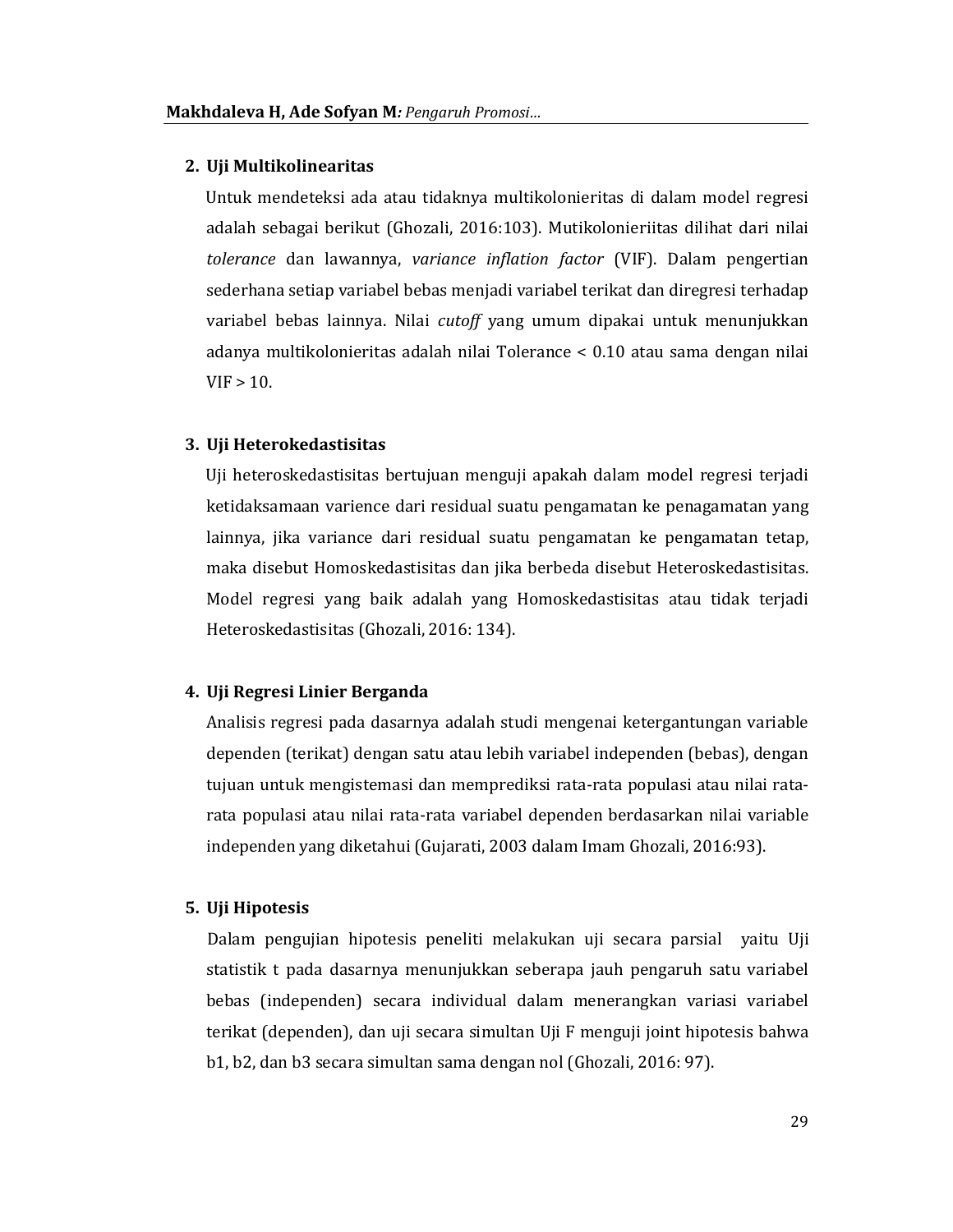# 6. Uji Koefisien Determinasi (R<sup>2</sup>)

Koefisien determinasi (R<sup>2</sup>) pada intinya mengukur seberapa jauh kemampuan model dalam menerangkan variasi variabel dependen. Nilai koefisien determinasi adalah antara nol dan satu. Nilai R<sup>2</sup> yang kecil berarti kemampuan variabel-variabel bebas (independent) dalam menjelaskan variasi variabel terikat (dependent) amat terbatas.

# Pembahasan Hasil Penelitian

# Hasil Distribusi Jawaban Responden

# 1. Distribusi Jawaban Responden Mengenai Promosi (X1).

Variabel (X1) pada penelitian ini diukur melalui 8 pertanyaan yang disebarkan ke 100 responden dan mempresentasikan indikator-indikator dari variabel tersebut. Hasil tanggapan terhadap promosi dijelaskan pada tabel berikut:

| No.            | <b>PROMOSI</b>                                                                                                                | <b>STS</b>   | <b>TS</b> | N  | S  | <b>SS</b> | <b>Total</b> |
|----------------|-------------------------------------------------------------------------------------------------------------------------------|--------------|-----------|----|----|-----------|--------------|
|                | Periklanan (Advertising)                                                                                                      |              |           |    |    |           |              |
| $\mathbf{1}$   | Adanya<br>brosur<br>produk<br>tabungan haji (mabrur) yang<br>disediakan<br>di<br>Bank<br>Syariah<br>Mandiri.                  | $\mathbf{0}$ | $\theta$  | 7  | 54 | 39        | 100          |
| $\overline{2}$ | Mandiri<br>Syariah<br>Bank<br>memasang spanduk bank di<br>lokasi tertentu yang strategis.                                     | $\theta$     | 8         | 6  | 45 | 41        | 100          |
| 3              | Syariah<br>Bank<br>Mandiri<br>melalui<br>melakukan promosi<br>iklan televisi produk tabungan<br>haji (mabrur).                | $\theta$     | 3         | 9  | 49 | 39        | 100          |
|                | Promosi Penjualan (Sales<br>Promotion)                                                                                        |              |           |    |    |           |              |
| 4              | Syariah<br>Mandiri<br>Bank<br>hadiah<br>memberikan<br>atau<br>cinderamata dari untuk anda.                                    | $\mathbf{0}$ | $\theta$  | 11 | 49 | 40        | 100          |
| 5              | Karyawan Bank Syariah Mandiri<br>memberikan dorongan kepada<br>untuk<br>menggunakan<br>anda<br>produk tabungan haji (mabrur). | $\theta$     | $\theta$  | 10 | 54 | 36        | 100          |
|                | Hubungan Masyarakat (Public<br>Relations)                                                                                     |              |           |    |    |           |              |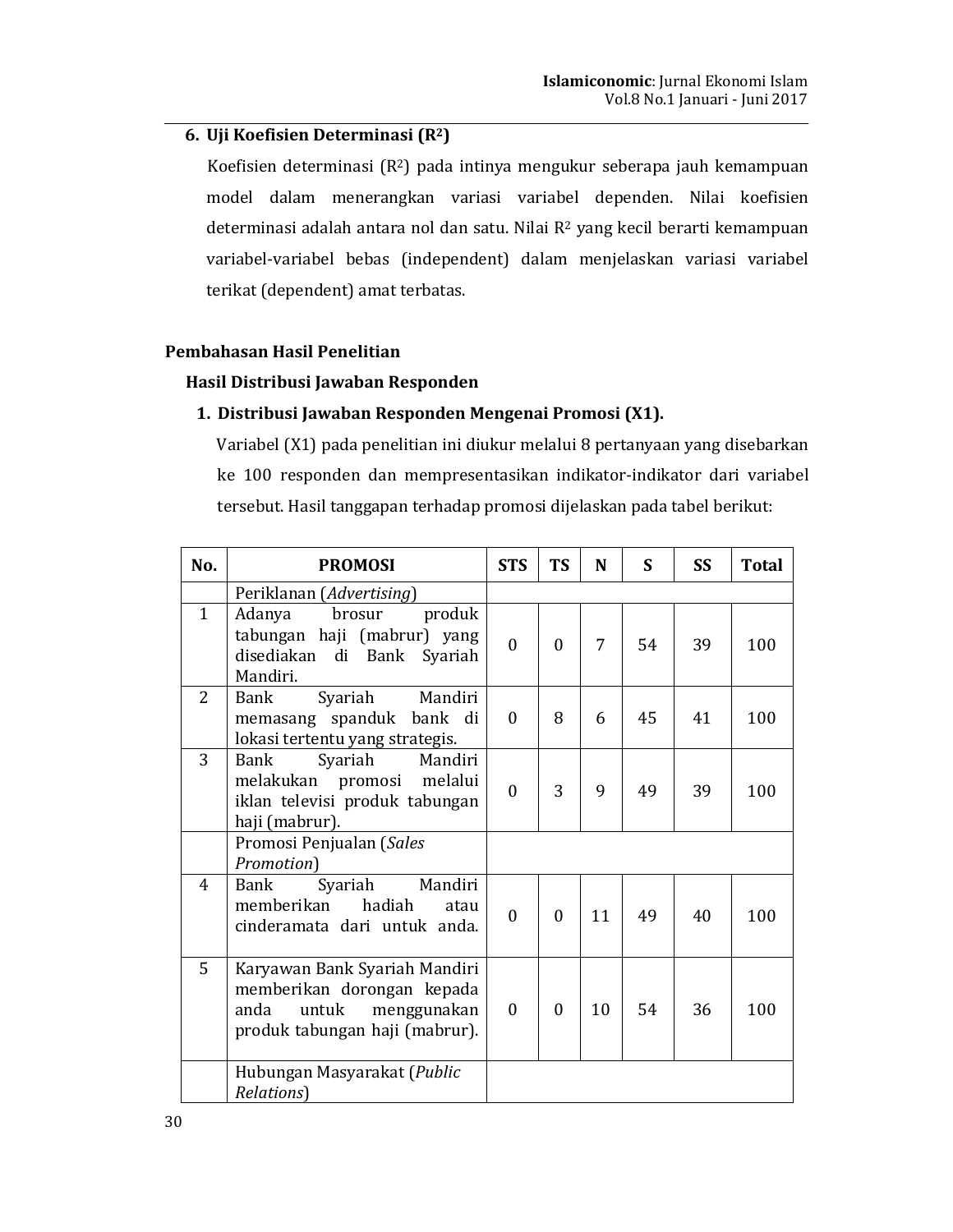| 6 | Bank Syariah Mandiri mengikuti<br>pameran di pusat perbelanjaan.                               | $\theta$     | 2   | 11  | 55   | 32   | 100 |
|---|------------------------------------------------------------------------------------------------|--------------|-----|-----|------|------|-----|
| 7 | Bank Syariah Mandiri mengikuti<br>kegiatan-kegiatan amal di<br>lingkungan sekitar lokasi bank. | $\mathbf{0}$ | 2   | 7   | 53   | 38   | 100 |
|   | Pemasaran Langsung (Direct                                                                     |              |     |     |      |      |     |
|   | Marketing                                                                                      |              |     |     |      |      |     |
| 8 | Mandiri<br>Bank<br>Syariah<br>mempunyai web yang berisi net<br>banking.                        | $\theta$     | 4   | 10  | 52   | 34   | 100 |
|   | <b>Total</b>                                                                                   | $\theta$     | 2,4 | 8,9 | 51,4 | 37,4 | 100 |

# 2. Distribusi Jawaban Responden Mengenai Kepercayaan (X2).

Variabel (X2) pada penelitian ini diukur melalui 8 pertayaan yang disebarkan ke 100 responden dan mempresentasikan indikator-indikator dari variabel tersebut. Hasil tanggapan terhadap kepercayaan dijelaskan pada tabel berikut:

| N <sub>o</sub> | <b>KEPERCAYAAN</b>                                                                       | <b>STS</b>   | <b>TS</b>        | N              | S  | <b>SS</b> | <b>Total</b> |
|----------------|------------------------------------------------------------------------------------------|--------------|------------------|----------------|----|-----------|--------------|
|                | Kemampuan (Ability)                                                                      |              |                  |                |    |           |              |
| $\mathbf{1}$   | Mampu mennyediakan produk<br>dan jasa yang dibutuhkan.                                   | $\theta$     | $\Omega$         | $\mathbf{1}$   | 59 | 40        | 100          |
| $\mathcal{L}$  | Memiliki pengalaman sehingga<br>dapat dipercaya.                                         | $\theta$     | $\Omega$         | $\mathbf{1}$   | 56 | 43        | 100          |
| 3              | Mampu menciptakan trasaksi<br>yang aman.                                                 | $\mathbf{0}$ | $\boldsymbol{0}$ | 5              | 49 | 46        | 100          |
|                | Kebaikan Hati (Benevolence)                                                              |              |                  |                |    |           |              |
| $\overline{4}$ | perhatian<br>Memiliki<br>untuk<br>memberikan pelayanan terbaik                           | $\theta$     | $\theta$         | $\mathbf{1}$   | 49 | 50        | 100          |
| 5              | Memiliki itikad baik<br>untuk<br>memberikan kepuasan.                                    | $\mathbf{0}$ | $\boldsymbol{0}$ | 3              | 51 | 46        | 100          |
|                | Integritas ( <i>Integrity</i> )                                                          |              |                  |                |    |           |              |
| 6              | Memiliki<br>kemauan<br>untuk<br>memberikan keuntungan.                                   | $\theta$     | $\Omega$         | 3              | 52 | 45        | 100          |
| 7              | Memenuhi apa yang diinginkan<br>nasabah.                                                 | $\mathbf{0}$ | $\boldsymbol{0}$ | $\overline{2}$ | 60 | 38        | 100          |
| 8              | dan<br>tidak<br>jujur<br>Berkata<br>menyembunyikan<br>informasi<br>penting bagi nasabah. | $\theta$     | $\boldsymbol{0}$ | $\mathbf{1}$   | 58 | 41        | 100          |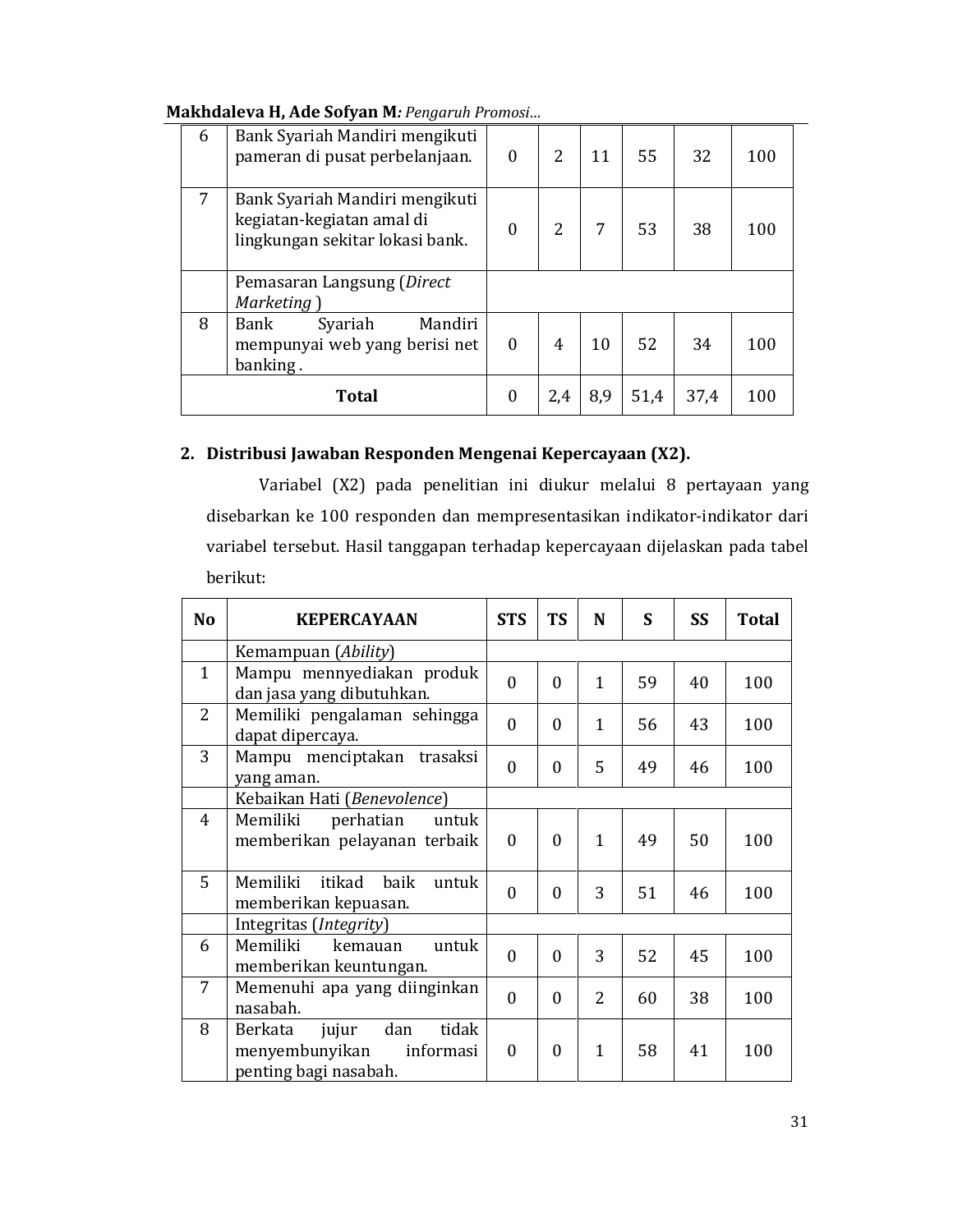| <b>Total</b> |  | 221<br><u>L.L</u> | 54,3 | 43,7 | 100 |
|--------------|--|-------------------|------|------|-----|

# 3. Distribusi Jawaban Responden Mengenai Kesadaran Merek (X3).

Variabel (X3) pada penelitian ini diukur melalui 6 pertayaan yang disebarkan ke 100 responden dan mempresentasikan indikator-indikator dari variabel tersebut. Hasil tanggapan terhadap produktivitas kerja dijelaskan pada tabel berikut:

| N <sub>o</sub> | <b>KESADARAN MEREK</b>                                                                                                                                       | <b>STS</b>       | <b>TS</b>      | N  | S    | SS   | <b>Total</b> |
|----------------|--------------------------------------------------------------------------------------------------------------------------------------------------------------|------------------|----------------|----|------|------|--------------|
|                | Tidak Menyadari Merek (Brand<br>Unaware)                                                                                                                     |                  |                |    |      |      |              |
| $\mathbf{1}$   | Produk Tabungan Haji (Mabrur)<br>di Bank Syariah Mandiri tidak<br>diketahui sebelumnya.                                                                      | $\mathbf{0}$     | 3              | 14 | 51   | 32   | 100          |
|                | Pengenalan Merek (Brand<br>Recognition)                                                                                                                      |                  |                |    |      |      |              |
| $\overline{2}$ | Mengetahui<br>tentang<br>adanya<br>produk Tabungan Haji (Mabrur)<br>di Bank Syariah Mandiri.                                                                 | $\theta$         | 5              | 15 | 49   | 31   | 100          |
|                | Pengingatan Kembali Terhadap<br>Merek (Brand Recall)                                                                                                         |                  |                |    |      |      |              |
| 3              | Setelah waktu yang lama anda<br>mengingat<br>dapat<br>produk<br>Tabungan Haji (Mabrur) dengan<br>melihat spanduk di jalan.                                   | $\theta$         | $\overline{2}$ | 18 | 52   | 28   | 100          |
| $\overline{4}$ | Pembicaraan<br>dengan<br>anda<br>kerabat<br>nasabah<br>lain<br>atau<br>keluarga membuat anda<br>ingat<br>produk Tabungan Haji (Mabrur).                      | $\mathbf{0}$     | 7              | 9  | 54   | 30   | 100          |
|                | Puncak Pikiran (Top Of Mind)                                                                                                                                 |                  |                |    |      |      |              |
| 5              | Yang pertama kali diingat saat<br>akan pergi haji adalah Tabungan<br>(Mabrur)<br>Bank<br>Syariah<br>Haji<br>Mandiri.                                         | $\theta$         | 7              | 13 | 53   | 27   | 100          |
| 6              | Yakin memilih produk Tabungan<br>Haji (Mabrur) setelah menimbang<br>produk Tabungan haji Bank lain<br>dengan Tabungan Haji (Mabrur)<br>Bank Syariah Mandiri. | $\mathbf{0}$     | 5              | 15 | 49   | 31   | 100          |
|                | <b>Total</b>                                                                                                                                                 | $\boldsymbol{0}$ | 4,9            | 14 | 51,4 | 29,9 | 100          |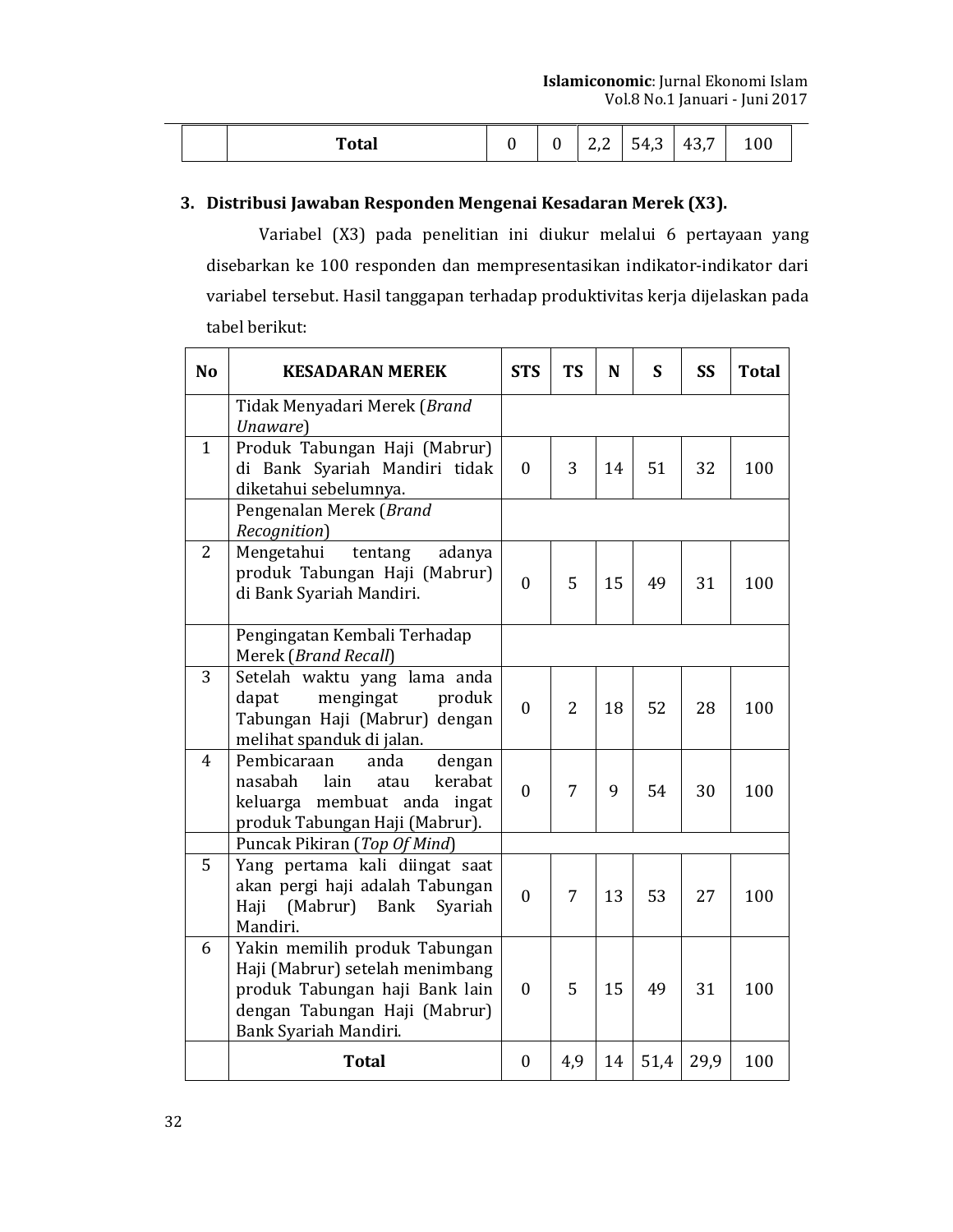# 4. Distribusi Jawaban Responden Mengenai Keputusan Pembelian (Y).

Variabel (Y) pada penelitian ini diukur melalui 6 pertayaan yang disebarkan ke 100 responden dan mempresentasikan indikator-indikator dari variabel tersebut. Hasil tanggapan terhadap produktivitas kerja dijelaskan pada tabel berikut:

| N <sub>o</sub> | <b>KEPUTUSAN PEMBELIAN</b>                                                                                                                                                                  | <b>STS</b>       | <b>TS</b>    | N    | S  | <b>SS</b> | <b>Total</b> |
|----------------|---------------------------------------------------------------------------------------------------------------------------------------------------------------------------------------------|------------------|--------------|------|----|-----------|--------------|
|                | Pengenalan Masalah                                                                                                                                                                          |                  |              |      |    |           |              |
| $\mathbf{1}$   | Memiliki tabungan haji (Mabrur)<br>di Bank Syariah Mandiri guna<br>memenuhi kebutuhan dalam pergi<br>haji.                                                                                  | $\mathbf{0}$     | $\mathbf{0}$ | 9    | 52 | 39        | 100          |
|                | Pencarian Informasi                                                                                                                                                                         |                  |              |      |    |           |              |
| $\overline{2}$ | Sebelum menabung di tabungan<br>haji<br>(Mabrur) Bank<br>Syariah<br>Mandiri, nasabah mendapatkan<br>informasi yang berkenaan dengan<br>Bank Syariah Mandiri dari orang-<br>orang disekitar. | $\mathbf{0}$     | 3            | 14   | 54 | 29        | 100          |
| 3              | Aktif mencari informasi tentang<br>tabungan haji (Mabrur) di Bank<br>Syariah Mandiri baik dari meda<br>cetak atau elektronik.                                                               | $\mathbf{0}$     | $\mathbf{0}$ | 10   | 66 | 24        | 100          |
|                | Evaluasi Akternatif                                                                                                                                                                         |                  |              |      |    |           |              |
| 4              | Pertimbangan memilih tabungan<br>(Mabrur)<br>haji<br><b>Bank</b><br>Syariah<br>Mandiri seperti pelayanan yang<br>ketika melaksanakan<br>diberikan<br>haji.                                  | $\mathbf{0}$     | $\mathbf{1}$ | 14   | 47 | 38        | 100          |
|                | Keputusan Pembelian                                                                                                                                                                         |                  |              |      |    |           |              |
| $\overline{5}$ | Merasa tepat memilih tabungan<br>haji (mabrur) di Bank Syariah<br>Mandiri.                                                                                                                  | 0                | $\theta$     | 14   | 53 | 33        | 100          |
|                | Keputusan Pasca Pembelian                                                                                                                                                                   |                  |              |      |    |           |              |
| 6              | Merasa puas karena kebutuhan<br>akan menabung tabungan haji<br>(mabrur) terpenuhi<br>di<br><b>Bank</b><br>Mandiri Syariah.                                                                  | $\mathbf{0}$     | $\mathbf{0}$ | 9    | 52 | 39        | 100          |
|                | <b>Total</b>                                                                                                                                                                                | $\boldsymbol{0}$ | 0.7          | 11.7 | 54 | 33,7      | 100          |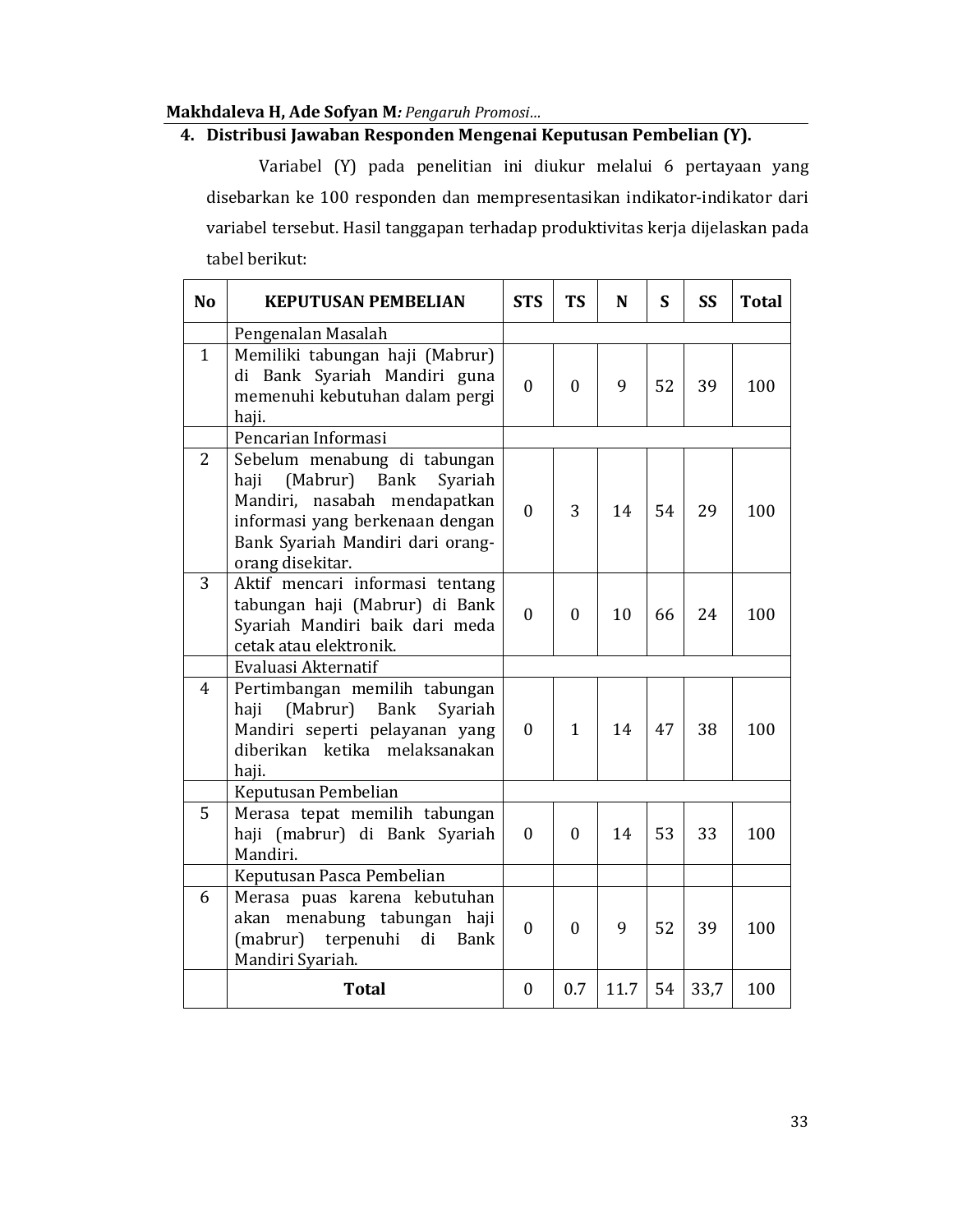# **Hasil Analisis Data**

## Uji Asumsi Klasik

## 1. Uji Normalitas

a. Kurva Normalitas P-Plot



Berdasarkan hasil analisis data pada gambar di atas kurva normal p-plot, dapat disimpulkan bahwa dalam kurva normal p-plot terlihat titik menyebar di sekitar garis diagonal dan penyebarannya tidak terlalu jauh atau melebar. Berarti dari kurva ini menunjukkan bahwa model regresi sesuai asumsi normalitas dan layak digunakan.

# b. Statistik non-parametrik Kolmogrov-Smirnov (K-S)

| One-Sample Konnogor ov-Simi hoverest |                |                            |  |  |  |
|--------------------------------------|----------------|----------------------------|--|--|--|
|                                      |                | Unstandardized<br>Residual |  |  |  |
| N                                    |                | 100                        |  |  |  |
| Normal Parameters <sup>a,b</sup>     | Mean           | ,0000000                   |  |  |  |
|                                      | Std. Deviation | 2,13592992                 |  |  |  |
|                                      | Absolute       | ,057                       |  |  |  |
| Most Extreme Differences             | Positive       | ,030                       |  |  |  |
|                                      | Negative       | $-0.057$                   |  |  |  |
| Kolmogorov-Smirnov Z                 |                | .568                       |  |  |  |
| Asymp. Sig. (2-tailed)               |                | ,903                       |  |  |  |

One-Sample Kolmogorov-Smirnov Test

a. Test distribution is Normal.

b. Calculated from data.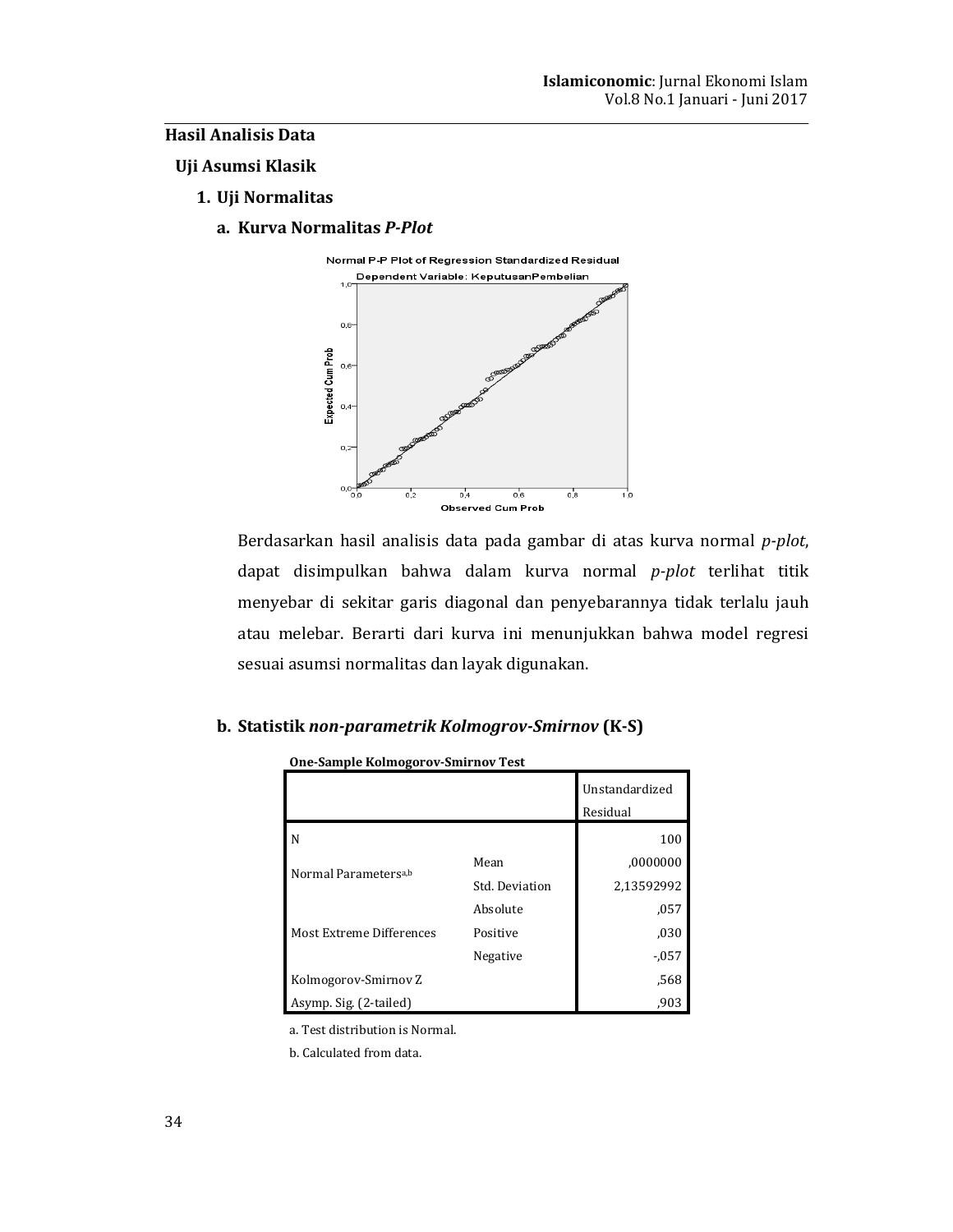Berdasarkan uji statistik normalitas di atas menunjukan nilai sig. (2-tailed) sebesar 0,903 > 0,05, sehingga dapat disimpulkan data berdistribusi normal.

# 2. Uji Multikolinearitas

|   | Coefficientsª |                                |               |                                  |       |      |                                   |            |  |
|---|---------------|--------------------------------|---------------|----------------------------------|-------|------|-----------------------------------|------------|--|
|   | Model         | Unstandardized<br>Coefficients |               | Standardize<br>d<br>Coefficients | T     | Sig. | Collinearity<br><b>Statistics</b> |            |  |
|   |               | B                              | Std.<br>Error | Beta                             |       |      | Tolerance                         | <b>VIF</b> |  |
|   | (Constant)    | 2,515                          | 3,310         |                                  | .760  | ,449 |                                   |            |  |
|   | Promosi       | ,189                           | ,062          | ,273                             | 3,065 | ,003 | ,858                              | 1,165      |  |
| 1 | Kepercayaan   | .359                           | ,091          | ,343                             | 3,945 | ,000 | ,899                              | 1,113      |  |
|   | KesadaranMere | ,149                           | ,061          | ,208                             | 2,420 | ,017 | ,918                              | 1,089      |  |
|   | k             |                                |               |                                  |       |      |                                   |            |  |

a. Dependent Variable: KeputusanPembelian

Berdasarkan tabel diatas terlihat bahwa nilai tolerance  $\geq 0.1$  dan nilai variance inflation factor (VIF)  $\leq 10/10,00$  untuk setiap variabel, yang ditunjukkan dengan nilai tolerance promosi sebesar 0,858, kepercayaan sebesar 0,899, dan kesadaran merek sebesar 0,918. Selain itu nilai VIF untuk promosi sebesar 1,165, kepercayaan sebesar 1,113 dan kesadaran merek sebesar 1,089. karena variabel independen memiliki nilai tolerance lebih besar dari 0,1 dan nilai VIF kurang dari 10/10,00 dengan demikian, dapat disimpulkan bahwa model persamaan regresi tidak terdapat problem multiko dan dapat digunakan dalam penelitian ini.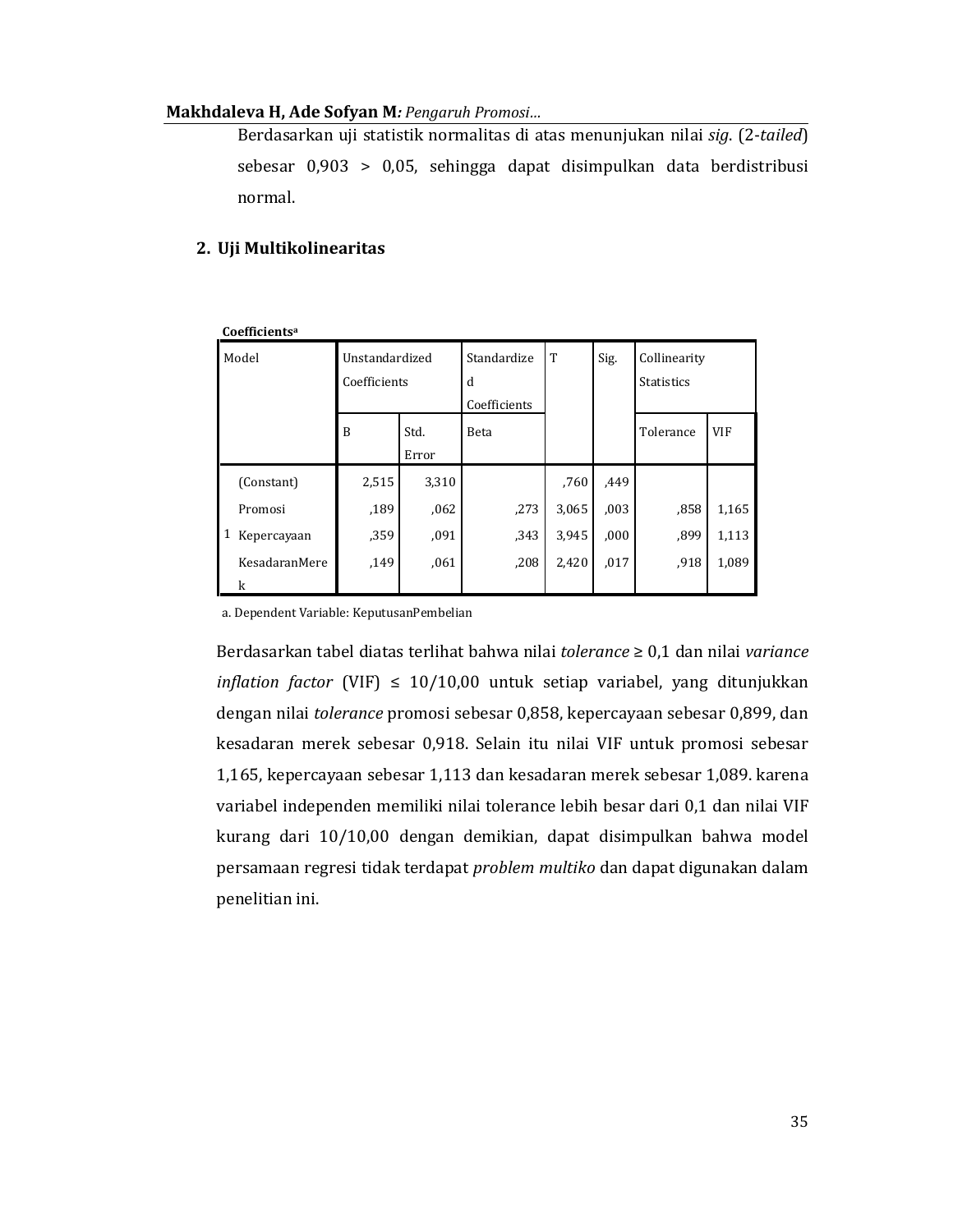# 3. Uji Heterokedastisitas



Berdasarkan gambar grafik scatterplot menunjukkan bahwa terlihat titik-titik menyebar secara acak (rondom) baik di atas maupun di bawah angka 0 pada sumbu Y. hal ini dapat disimpulkan bahwa tidak terjadi heteroskedastisitas pada model regresi.

| Coefficients <sup>a</sup> |               |                |       |              |       |      |  |  |
|---------------------------|---------------|----------------|-------|--------------|-------|------|--|--|
| Model                     |               | Unstandardized |       | Standardize  | T     | Sig. |  |  |
|                           |               | Coefficients   |       | d            |       |      |  |  |
|                           |               |                |       | Coefficients |       |      |  |  |
|                           |               | B              | Std.  | Beta         |       |      |  |  |
|                           |               |                | Error |              |       |      |  |  |
|                           | (Constant)    | 2,515          | 3,310 |              | ,760  | ,449 |  |  |
|                           | Promosi       | ,189           | ,062  | ,273         | 3,065 | ,003 |  |  |
| 1                         | Kepercayaan   | .359           | ,091  | .343         | 3,945 | ,000 |  |  |
|                           | KesadaranMere | ,149           | .061  | ,208         | 2,420 | ,017 |  |  |
|                           | k             |                |       |              |       |      |  |  |

# 4. Uji Regresi Linier Berganda

a. Dependent Variable: KeputusanPembelian.

Interpretasi dari persamaan regresi di atas adalah sebagai berikut:

- a. Nilai konstanta (a) sebesar 2,515 menyatakan bahwa jika tidak ada perubahan pada variabel-variabel independen maka keputusan nasabah menggunakan produk tabungan haji (mabrur) = 2,515 (Purwanto dan Sulistyatuti, 2017:206).
- b. Nilai koefisien regresi pada variabel promosi bernilai positif. Maka dapat diartikan bahwa apabila pengaruh promosi meningkat maka akan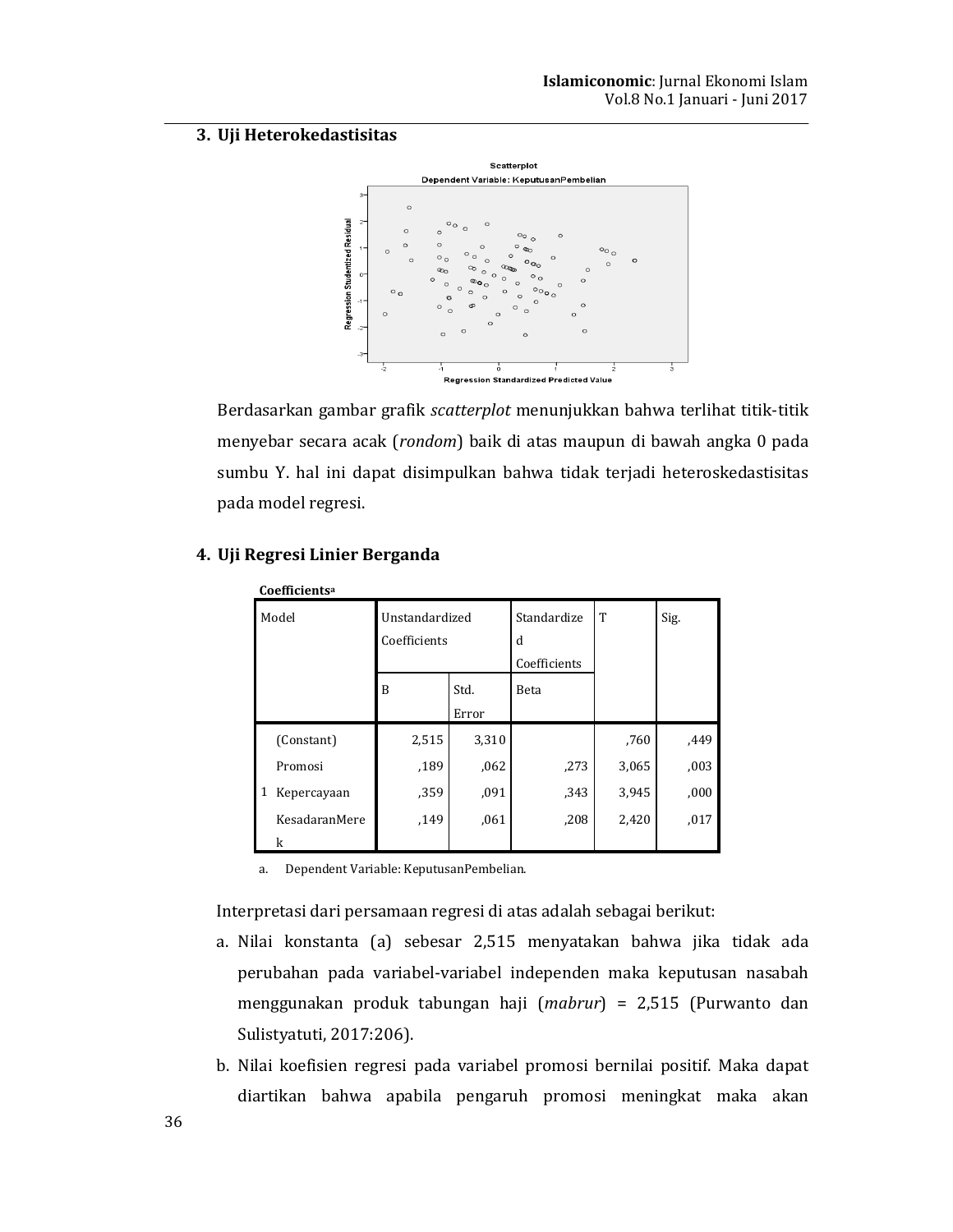meningkatkan keputusan nasabah menggunakan produk tabungan haji (mabrur) Bank Syariah Mandiri KCP. Sawangan Kota Depok.

- c. Nilai koefisien regresi pada variabel kepercayaan bernilai positif. Maka dapat diartikan bahwa apabila pengaruh kepercayaan meningkat maka akan meningkatkan keputusan nasabah menggunakan produk tabungan haji (mabrur) Bank Syariah Mandiri KCP. Sawangan Kota Depok.
- d. Nilai koefisien regresi pada variabel kesadaran merek bernilai positif. Maka dapat diartikan bahwa apabila pengaruh kesadaran merek meningkat maka akan meningkatkan keputusan nasabah menggunakan produk tabungan haji (*mabrur*) Bank Syariah Mandiri KCP. Sawangan Kota Depok.

# 5. Uji Hipotesis

# 1. Uji Parsial (t)

| Coefficients <sup>a</sup> |                       |                |       |              |       |      |  |  |
|---------------------------|-----------------------|----------------|-------|--------------|-------|------|--|--|
| Model                     |                       | Unstandardized |       | Standardized | T     | Sig. |  |  |
|                           |                       | Coefficients   |       | Coefficients |       |      |  |  |
|                           |                       | B              | Std.  | Beta         |       |      |  |  |
|                           |                       |                | Error |              |       |      |  |  |
|                           | (Constant)            | 2,515          | 3,310 |              | ,760  | ,449 |  |  |
| 1                         | Promosi               | ,189           | ,062  | ,273         | 3,065 | ,003 |  |  |
|                           | Kepercayaan           | .359           | ,091  | ,343         | 3,945 | ,000 |  |  |
|                           | <b>KesadaranMerek</b> | .149           | .061  | .208         | 2.420 | .017 |  |  |

a. Dependent Variable: KeputusanPembelian

a. Pengaruh Promosi ( $X_1$ ) terhadap Keputusan Pembelian (Y)

Ho :  $\beta$ 1 = 0 ; tidak terdapat pengaruh antara promosi terhadap keputusan menggunakanproduk tabungan haji (mabrur).

Ha :  $\beta$ 1  $\neq$  0 ; terdapat pengaruh antara promosi terhadap proses keputusan menggunakanproduk tabungan haji (mabrur).

Diketahui bahwa thitung promosi sebesar (3,065), sedangkan ttabel bisa dihitung  $a = 0.05$ , karena digunakan hipotesis dua arah, ketika mencari t<sub>tabel</sub>, nilai a dibagi dua menjadi 0,025 serta df= n-2, dimana df =  $100 - 2$ = 98, dan didapat nilai t<sub>tabel</sub> sebesar 1,98. Sehingga hasil yang di dapat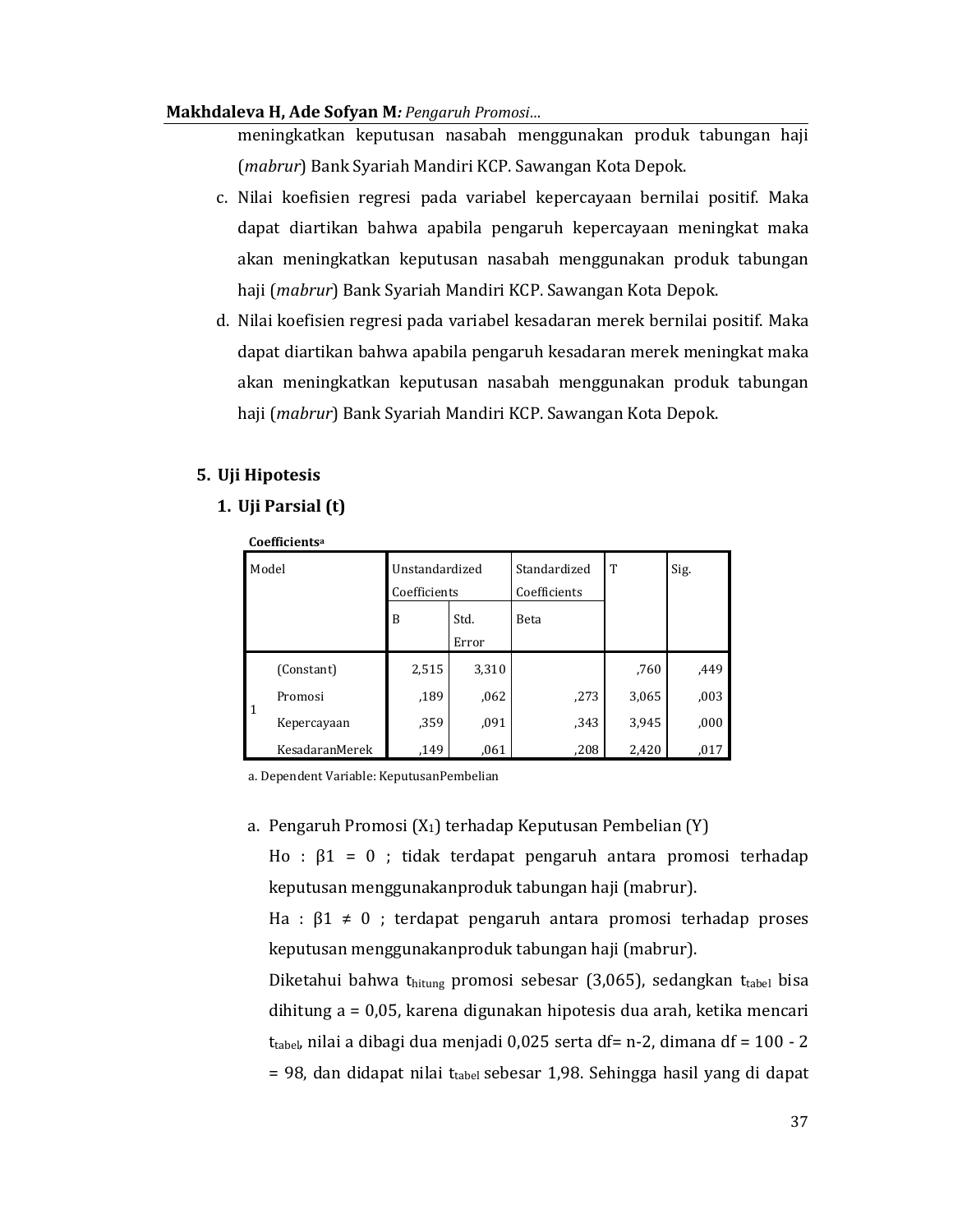$t<sub>hitung</sub> > t<sub>table</sub> dimana 3,065 > 1,98$  dan variabel promosi mempunyai tingkat signifikansi sebesar 0,003. Hal ini mengindikasikan bahwa variabel promosi berpengaruh positif dan secara signifikan terhadap keputusan pembelian karena tingkat signifikansi yang dimiliki variabel promosi lebih kecil dari 0,05 yaitu 0,003 < 0,05. Maka dapat disimpulkan bahwa H<sub>0</sub> ditolak dan H<sub>a</sub> diterima. Hal ini berarti promosi berpengaruh signifikan terhadap keputusan nasabah menggunakan tabungan haji (mabrur) Bank Syariah Mandiri.

Hasil penelitian ini sesuai dengan penelitian terdahulu yang dilakukan oleh Tambunan dan Nasution (2013) dimana faktor promosi berpengaruh positif tetapi tidak signifikan terhadap keputusan pembelian. Begitu juga dengan penelitian yang dilakukan Muanas dan Suherman (2014) dimana faktor promosi berpengaruh signifikan terhadap keputusan pembelian.

b. Pengaruh Kepercayaan  $(X_2)$  terhadap Keputusan Pembelian  $(Y)$ Ho :  $β2 = 0$ ; tidak terdapat pengaruh antara kepercayaan terhadap proses keputusan menggunakanproduk tabungan haji (mabrur). Ha :  $\beta$ 2  $\neq$  0 ; terdapat pengaruh antara kepercayaan terhadap proses keputusan menggunakanproduk tabungan haji (mabrur).

Diketahui bahwa thitung kepercayaan sebesar (3,945), sedangkan ttabel bisa dihitung a = 0,05, karena digunakan hipotesis dua arah, ketika mencari t<sub>tabel</sub>, nilai a dibagi dua menjadi 0,025 serta df= n-2, dimana df = 100 - 2 = 98, dan didapat nilai ttabel sebesar 1,98. Sehingga hasil yang di dapat thitung > ttabel dimana  $3,945$  >  $1,98$  dan variabel kepercayaan mempunyai tingkat signifikansi sebesar 0,000. Hal ini mengindikasikan bahwa variabel kepercayaan berpengaruh positif dan secara signifikan terhadap keputusan pembelian karena tingkat signifikansi yang dimiliki variabel promosi lebih kecil dari 0,05 yaitu 0,000 < 0,05. Maka dapat disimpulkan bahwa  $H_0$  ditolak dan  $H_a$  diterima. Hal ini berarti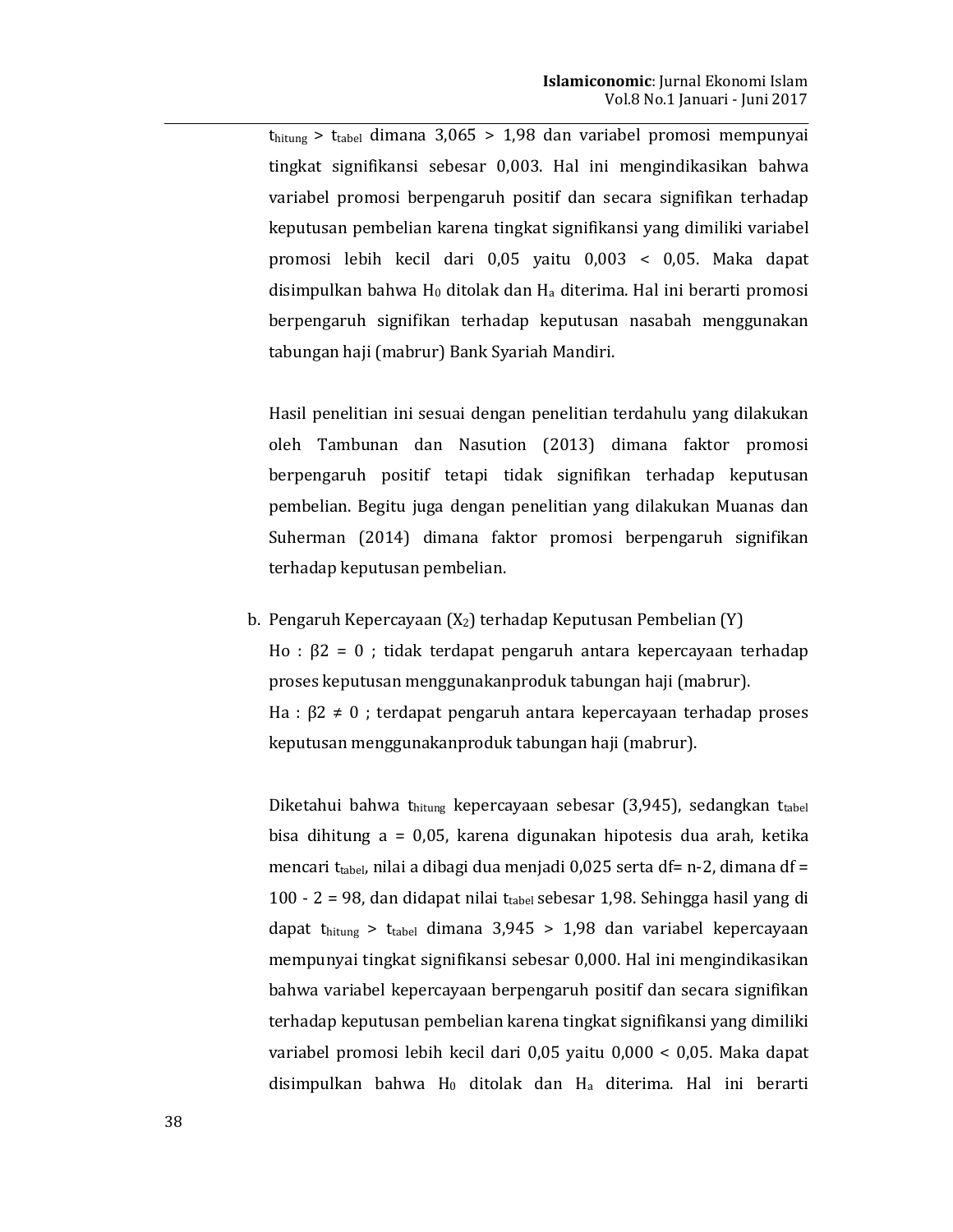kepercayaan berpengaruh signifikan terhadap keputusan nasabah menggunakan tabungan haji (mabrur) Bank Syariah Mandiri. Hasil penelitian ini sesuai dengan penelitian terdahulu yang dilakukan oleh Mahkota., dkk (2014) dimana faktor kepercayaan berpengaruh signifikan terhadap keputusan pembelian. Begitu juga dengan penelitian yang dilakukan Yulianti., dkk (2016) dimana faktor kepercayaan berpengaruh signifikan terhadap keputusan pembelian.

c. Pengaruh Kesadaraan Merek  $(X_3)$  terhadap Keputusan Pembelian  $(Y)$  $H_0: \beta 3 = 0$ ; tidak terdapat pengaruh antara kesadaran merek terhadap proses keputusan menggunakanproduk tabungan haji (mabrur). Ha :  $\beta$ 3  $\neq$  0 ; terdapat pengaruh antara kesadaran merek terhadap proses keputusan menggunakanproduk tabungan haji (mabrur). Diketahui bahwa thitung kesadaran merek sebesar (3,420), sedangkan  $t_{\text{table}}$  bisa dihitung a = 0,05, karena digunakan hipotesis dua arah, ketika mencari ttabel, nilai a dibagi dua menjadi 0,025 serta df= n-2, dimana df = 100 - 2 = 98, dan didapat nilai t<sub>tabel</sub> sebesar 1,98. Sehingga hasil yang di dapat thitung > t<sub>tabel</sub> dimana  $3,420$  >  $1,98$  dan variabel kesadaran merek mempunyai tingkat signifikansi sebesar 0,017. Hal ini mengindikasikan bahwa variabel promosi berpengaruh positif dan secara signifikan terhadap keputusan pembelian karena tingkat signifikansi yang dimiliki variabel promosi lebih kecil dari 0,05 yaitu 0,017 < 0,05. Maka dapat disimpulkan bahwa H<sub>0</sub> ditolak dan H<sub>a</sub> diterima. Hal ini berarti kesadaran merek berpengaruh signifikan terhadap keputusan nasabah menggunakan tabungan haji (mabrur) Bank Syariah Mandiri.

Hasil penelitian ini sesuai dengan penelitian terdahulu yang dilakukan oleh Dharma dan Sukaatmadja (2015) dimana faktor kesadaran merek berpengaruh positif dan signifikan terhadap keputusan pembelian. Begitu juga dengan penelitian yang dilakukan Hidayah dan Prabawani (2016) dimana faktor kesadaran merek berpengaruh signifikan terhadap keputusan pembelian.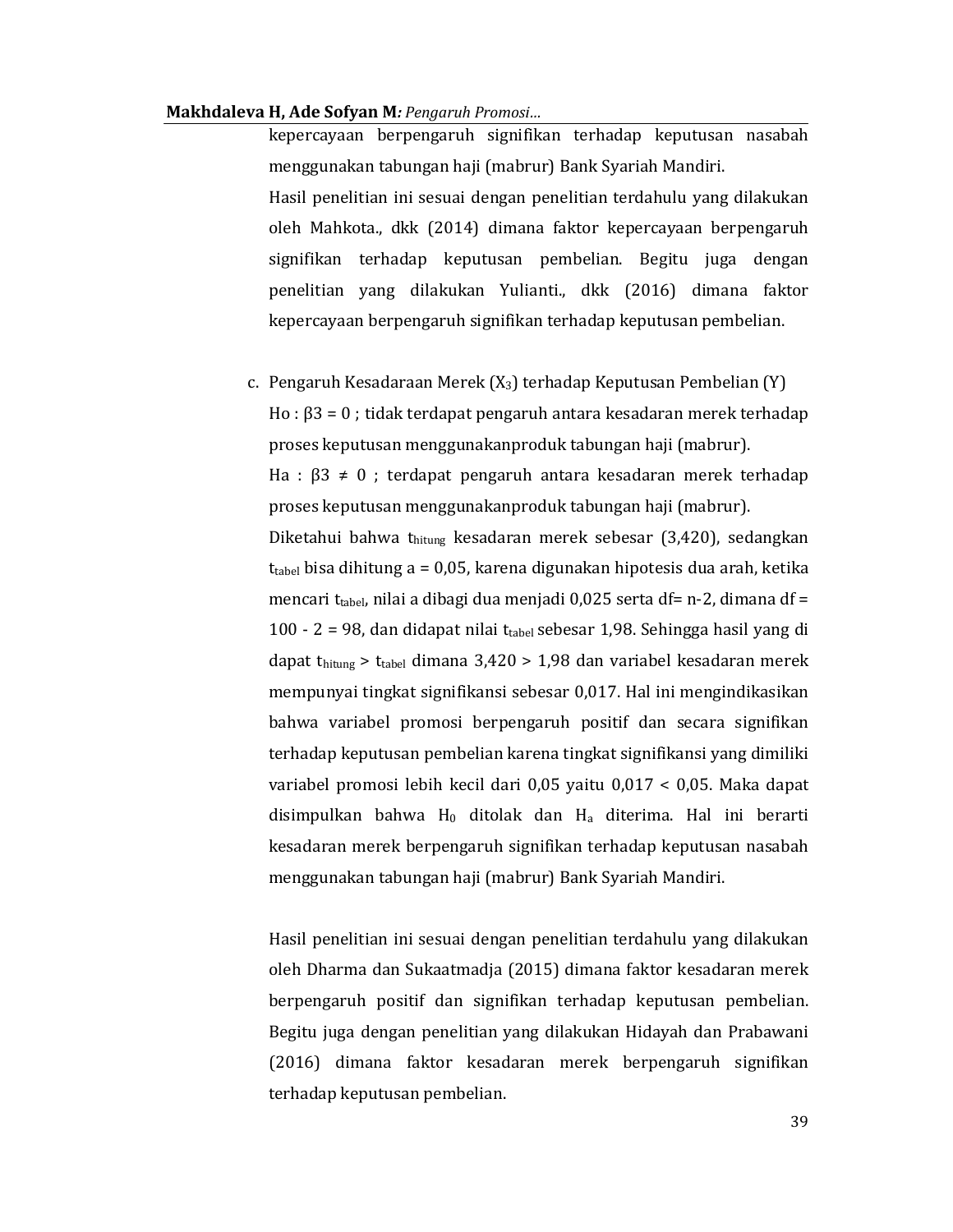# 2. Uji Simultan (F)

 $\cdots$ 

| <b>ANUVA</b> <sup>a</sup> |            |                |    |             |       |                  |  |  |
|---------------------------|------------|----------------|----|-------------|-------|------------------|--|--|
| Model                     |            | Sum of Squares | Df | Mean Square | F     | Sig.             |  |  |
|                           | Regression | 240,583        | 3  | 80,194      | 17,04 | 000 <sub>b</sub> |  |  |
|                           | Residual   | 451,657        | 96 | 4,705       |       |                  |  |  |
|                           | Total      | 692,240        | 99 |             |       |                  |  |  |

a. Dependent Variable: KeputusanPembelian

b. Predictors: (Constant), KesadaranMerek, Kepercayaan, Promosi

Pada tabel di atas dari hasil uji Anova atau uji F dapat dilihat berdasarkan data diatas didapatkan nilai fhitung 17,045, sedangkan ftabel dalam penelitian ini dimana df1 =  $k - 1$ , dan df2 = n - k, dimana dalam penelitian ini jumlah variabel independent 3 dan variabel dependent 1 serta jumlah sampel penelitian ini sebanyak 100 responden, sehingga df1 =  $4 - 1 = 3$  dan df2 = 100 - 4 = 96, dan dapat dilihat pada ftabel pada penelitian ini adalah 2,70, sehingga dapat disimpulkan  $17,045 > 2,70$  dan probabilitas signifikansi pada penelitian ini 0,000 < 0,05, maka dapat disimpulkan  $H_0$  ditolak dan  $H_a$ diterima, bahwa ketiga variabel promosi, kepercayaan dan kesadaran merek secara bersama sama atau simultan berpengaruh terhadap keputusan nasabah.

d. Pengaruh Promosi, Kepercayaan dan Kesadaran Merek terhadap Keputusan Pembelian.

Ho :  $\beta$ 1,2,3 = 0; tidak terdapat pengaruh antara promosi, kepercayaan, dan kesadaran merek terhadap proses keputusan menggunakanproduk tabungan haji (mabrur).

Ha :  $\beta$ 1,2,3  $\neq$  0 ; terdapat pengaruh antara promosi, kepercayaan, dan kesadaran merek terhadap proses keputusan menggunakanproduk tabungan haji (mabrur).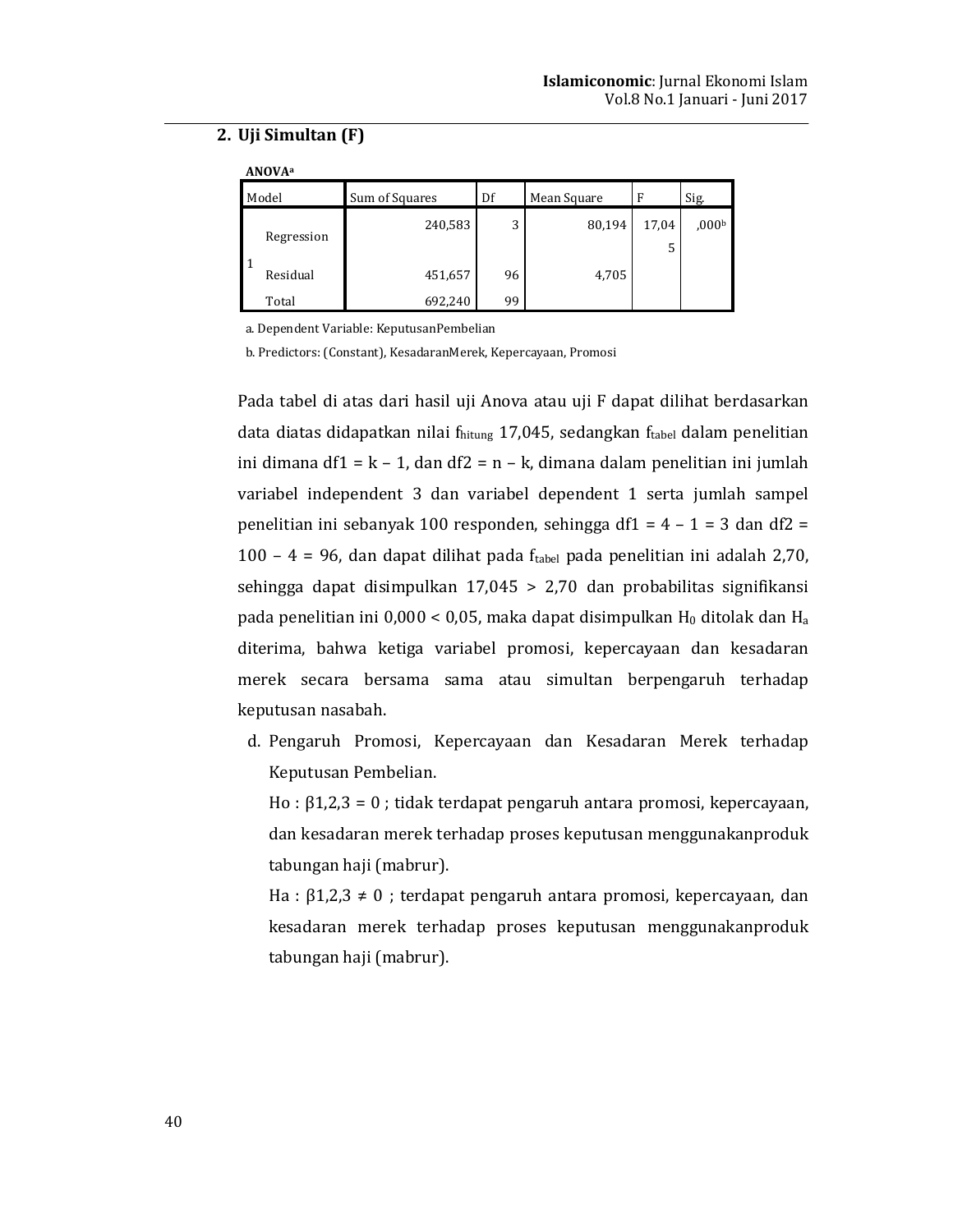# 6. Uji Koefisien Determinasi (R<sup>2</sup>)

| <b>Model Summary</b> |
|----------------------|
|                      |

| Model | R     | R Square | Adjusted R<br>Square | Std. Error of the<br>Estimate |
|-------|-------|----------|----------------------|-------------------------------|
|       | .590a | .348     | .327                 | 2,16905                       |

a. Predictors: (Constant), KesadaranMerek, Kepercayaan, Promosi

b. Dependent Variable: KeputusanPembelian

Tabel di atas menunjukkan nilai Adjusted R Square sebesar 0,327 atau 32,7%, ini menunjukkan bahwa variabel keputusan pembelian yang dapat dijelaskan oleh variabel promosi, kepercayaan dan kesadaran merek adalah sebesar 32,7%. Sedangkan sisanya sebesar 0,673 atau 67,3% variabel yang tidak diteliti oleh penulis.

# Penutup

# **Kesimpulan**

Penelitian ini bertuuan untuk mengetahui pengaruh promosi, kepercayaan dan kesadaran merek terhadap keputusan penggunaan tabungan haji (mabrur). Responden dalam penelitian ini berjumlah 100 orang nasabah tabungan haji (mabrur) di Bank Syariah Mandiri KCP. Sawangan Kota Depok. Berdasarkan data yang telah dikumpulkan dan pengujian yang telah dilakukan terhadap permasalahan dengan menggunakan analisis regresi linier berganda. Dengan demikian, dapat diambil kesimpulan sebagai berikut:

- 1. Promosi (X1) secara parsial berpengaruh terhadap proses keputusan menggunakan produk tabungan haji (mabrur) Bank Syariah Mandiri dengan nilai koefisien regresi sebesar 0,273.
- 2. Kepercayaan (X2) secara parsial berpengaruh terhadap proses keputusan menggunakan produk tabungan haji (*mabrur*) Bank Syariah Mandiri dengan nilai koefisien regresi sebesar 0,343.
- 3. Kesadaran merek (X3) secara parsial berpengaruh terhadap proses keputusan menggunakan produk tabungan haji (*mabrur*) Bank Syariah Mandiri dengan nilai koefisien regresi sebesar 0,208.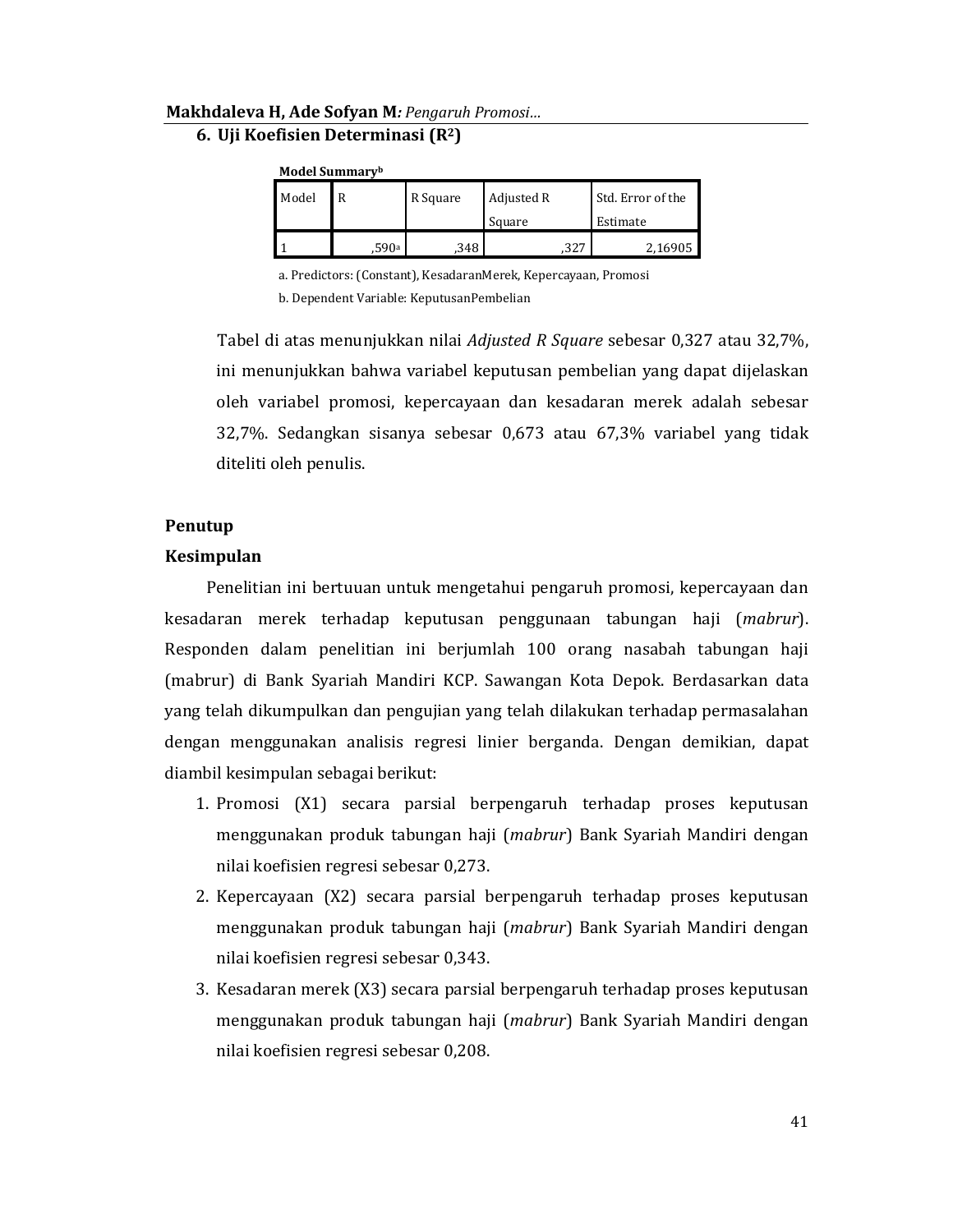4. Berdasarkan asil uji F variabel promosi, kepercayaan dan kesadaran merek secara simultan berpengaruh terhadap proses keputusan menggunakan produk tabungan haji (mabrur).

# **Rekomendasi**

Berdasarkan hasil analisis di atas terhadap ketiga variabel independen, yaitu promosi, kepercayaan dan kesadaran merek terhadap satu variabel dependen, yaitu keputusan nasabah menggunakan produk tabungan haji (mabrur) pada Bank Syariah Mandiri KCP. Sawangan Kota Depok, maka peneliti menyarankan beberapa hal sebagai berikut:

1. Bagi Bank Syariah Mandiri

Dari penelitian ini masih ditemukan kekurangan yang didapat dari Bank Syariah Mandiri kuhususnya pada variabel kesadaran merek.Dari variabel kesadaran merek pada indikator sebagai berikut:

a) Mengetahui tentang adanya produk Tabungan Haji (Mabrur) di Bank Syariah Mandiri.

Dari dimensi Pengenalan Merek (Brand Recognition) dan pada indikator mengetahui tentang adanya produk Tabungan Haji (Mabrur) di Bank Syariah Mandiri. Berdasarkan hasil dari analisis deskriptif 15% responden menyatakan netral dan 5% menyatakan tidak setuju. Dalam hal ini, kurangnya pengetahuan bahwa adanya produk tabungan haji pada Bank Syariah Mandiri, maka dari itu diperlukannya promosi yang lebih giat dilakukan oleh pihak Bank Syariah Mandiri, seperti membuat iklan serta menayangkan iklan tersebut di stasiun-stasiun televisi ternama agar dapat dilihat oleh banyak orang sehingga timbul ketertarikan nasabah untuk menggunakan produk tabungan haji (*mabrur*) Bank Syariah Mandiri khususnya pada KCP. Sawangan Kota Depok.

b) Setelah waktu yang lama anda dapat mengingat produk Tabungan Haji (Mabrur) dengan melihat spanduk di jalan. Dari dimensi Pengingatan Kembali Terhadap Merek (Brand Recall) dan pada indikator setelah waktu yang lama anda dapat mengingat produk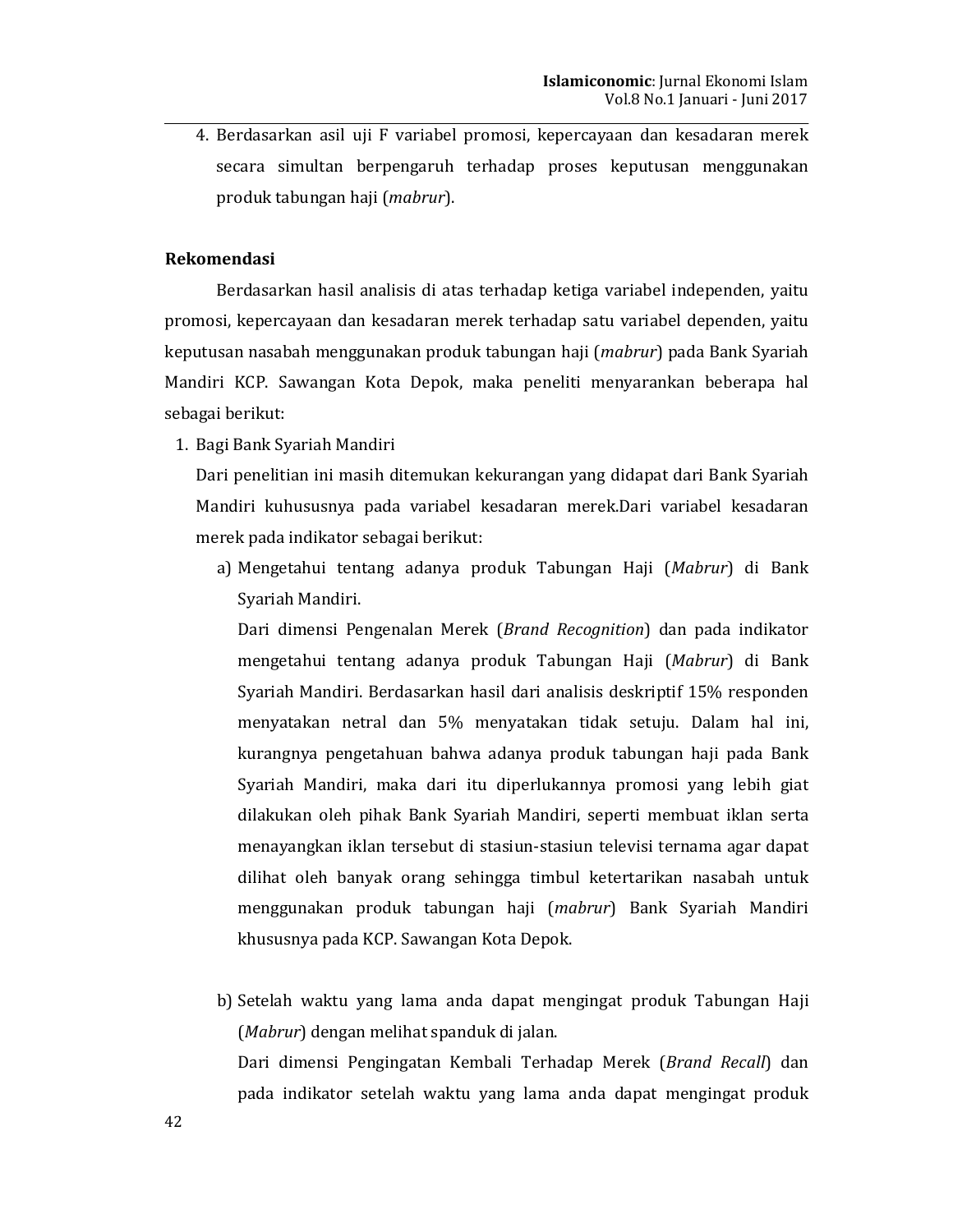Tabungan Haji (Mabrur) dengan melihat spanduk di jalan. Berdasarkan hasil dari analisis deskriptif 18% responden menyatakan netral dan 2% menyatakan tidak setuju. Dalam hal ini, Bank Syariah Mandiri sebaiknya membuat spanduk di tempat yang lebih terlihat dan banyak orang-orang yang berlalulalang. Atau lebih baik seperti di papan-papan reklame agar dapat lebih baik menarik perhatian sehingga dapat mengingatkan nasabah akan adanya produk tabungan haji (mabrur) Bank Syariah Mandiri khususnya KCP. Sawangan Kota Depok.

c) Yang pertama kali diingat saat akan pergi haji adalah Tabungan Haji (Mabrur) Bank Syariah Mandiri.

Dari dimensi puncak pikiran (top of mind) dan pada indikator yang pertama kali diingat saat akan pergi haji adalah Tabungan Haji (Mabrur) Bank Syariah Mandiri. Berdasarkan hasil dari analisis deskriptif 13% responden menyatakan netral dan 7% menyatakan tidak setuju. Dalam hal ini Bank Syariah Mandiri harus menjadikan produk tabungan haji (mabrur) berada di top of mind, yaitu posisi istimewa dimana suatu citra menjadi 'pimpinan' dari berbagai merek yang ada dalam ingatan atau pikiran seseorang. Upaya yang harus dilakukan adalah mengasosiasikan merek menjadi citra positif menurut konsumen dan membuat konsumen merasa bahwa merek kita merupakan jaminan kualitas, maka dari itu citra merek Bank Syariah Mandiri yang sudah cukup baik dimata nasabah haruslah di pertahankan bahkan ditingkatkan dengan cara memberikan perlayanan terbaik kepada setiap nasabah Bank Syariah Mandiri khususnya KCP. Sawangan Kota Depok.

d) Yakin memilih produk Tabungan Haji (Mabrur) setelah menimbang produk Tabungan haji Bank lain dengan Tabungan Haji (Mabrur) Bank Syariah Mandiri. Dari dimensi puncak pikiran (top of mind) dan pada indikator yakin memilih produk Tabungan Haji (Mabrur) setelah menimbang produk Tabungan haji Bank lain dengan Tabungan Haji (Mabrur) Bank Syariah Mandiri. Berdasarkan hasil dari analisis deskriptif 15% responden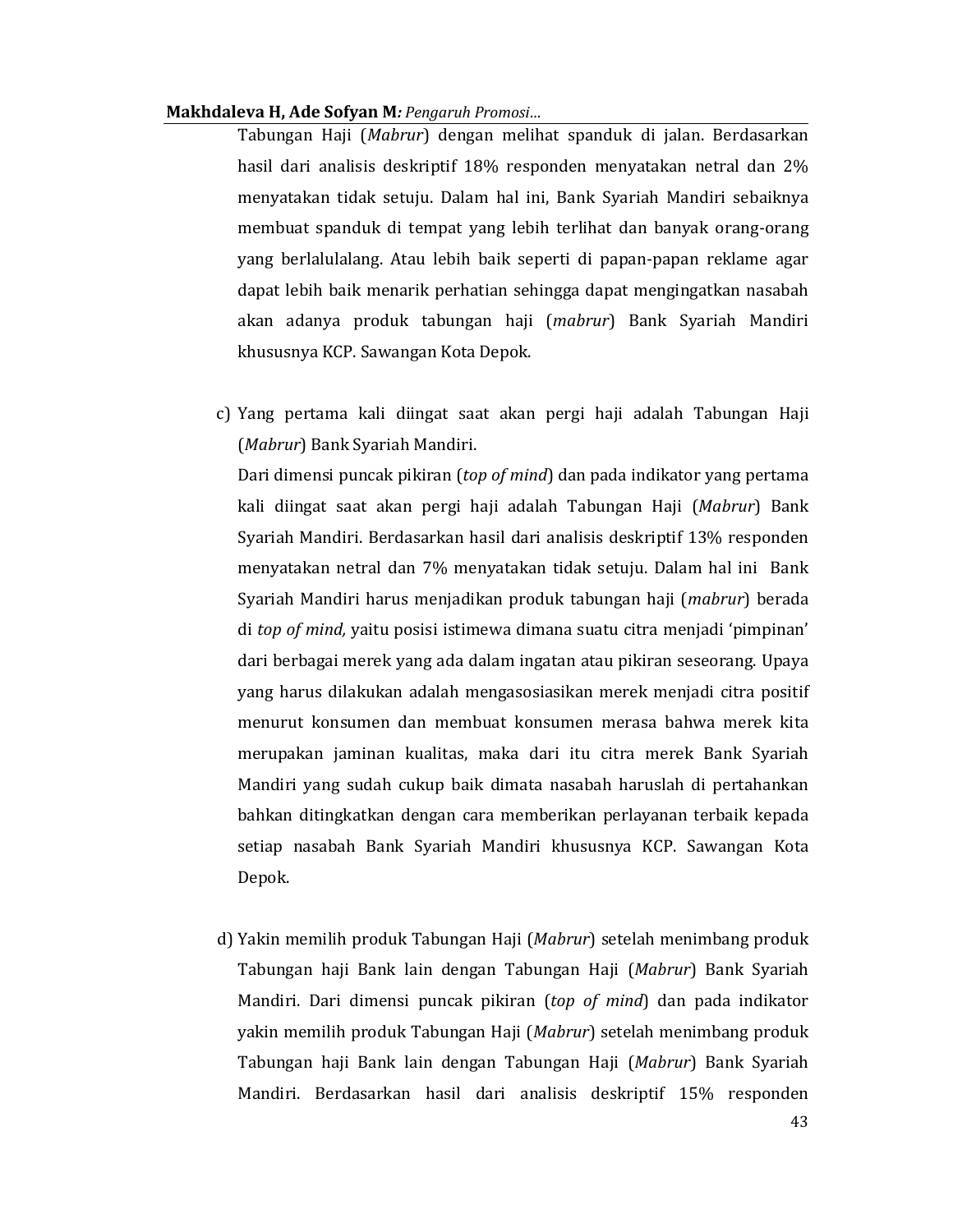menyatakan netral dan 5% menyatakan tidak setuju. Dalam hal ini, sebaiknya pegawai Bank Syariah Mandiri khususnya KCP. Sawangan Kota Depok agar memberikan pelayanan prima kepada setiap nasabahnya, yaitu memberikan layanan terbaik dengan mengutamakan kepedulian terhadap nasabah, agar nasabah yakin dan percaya dengan adanya service excellent yang diberikan minimal harus ada tiga hal yang dilakukan, yaitu peduli pada nasabah, melayani dengan tindakan terbaik dan memuaskan nasabah dengan berorientasi pada standar layanan tertentu kepada para nasabah Bank Syariah Mandiri khususnya KCP. Sawangan Kota Depok.

2. Bagi Peneliti Selanjutnya

Penelitian ini dapat menambah pengetahuan lebih mendalam terkait variabel promosi, kepercayaan dan kesadaran merek tidak hanya meneliti mengenai pengaruh variabel tersebut, tetapi meneliti mengenai perbandingan variabel pada area yang lebih luas khususnya di area bauran pemasaran yang belum diteliti seperti lokasi dan harga.

# Daftar Pustaka

# Aaker, D.A. "Managing Brand Equity", The Free Press, New York 1991.

- Ahmad Muanas dan Suherman "Pengaruh Produk, Harga dan Promosi Terhadap Keputusan Pembelian Mobil Buana Indomobil Trada" Jurnal Ilmu & Riset Manajemen Vol. 3, No. 12 (2014).
- Andy Putra Mahkota, Imam Suryadi dan Riyandi "Pengaruh Kepercayaan dan Kenyamanan Terhadap Keputusan Pembelian Online (Studi Pada Pelanggan Website Ride In)" Junal Administrasi Bisnis (JAB) Vol. 8, No. 2 Maret 2014.
- Armayanti "Penerapan Metode Role Playing Untuk Meningkatkan HasilBelajar Siswa Pada Sub Materi Pokok Sistem Ekskresi Pada Manusia DiKelas XI IPA SMA Negeri 11 Medan"UNIMED: Medan 2011/2012.
- Durianto, Darmadi dkk. "Brand Equity Ten, Strategi Memimpin Pasar" PT. Gramedia Pustaka Utama, Jakarta 2004.
- Erwan Agus Purwanto dan Dyah Ratih Sulistyastuti "Metode Penelitian Kuantitatif : Untuk Administrasi Publik dan Masalah-masalah Sosial" Penerbit Gava Media, Yogyakarta, 2017.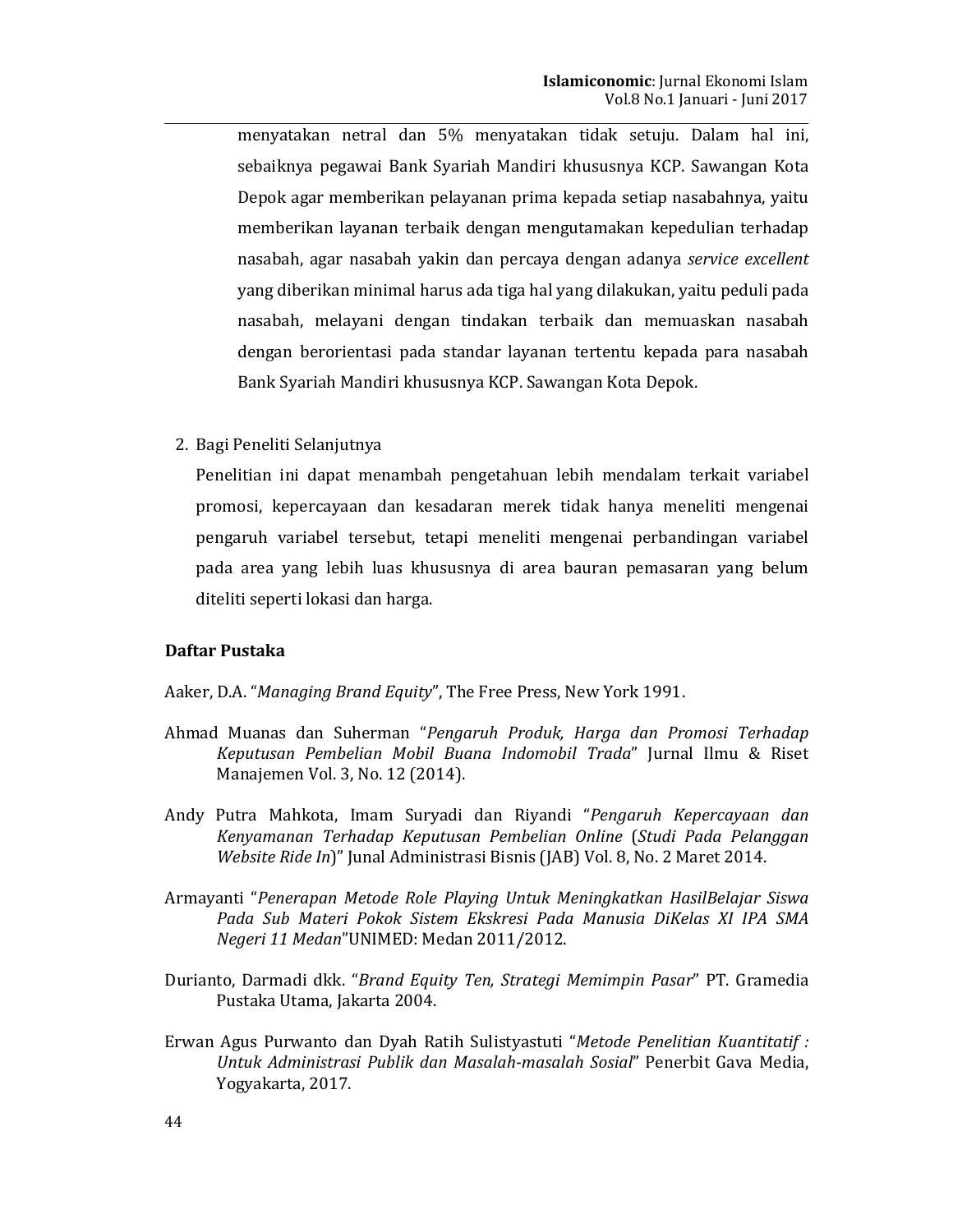- Ghozali, Imam. "Aplikasi Analisis Multivariate dengan Program SPSS". Badan Penerbit Universitas Diponegoro, Semarang, 2016.
- Kopalle dan Lehman. "The Effects of Advertised and Observed Quality on Expectation About New Product Quality", Journal of Marketing Research, Vol XXXII. P. 280-290, 1995.
- Kotler, P dan Kevin Lane Keller. "Manajemen pemasaran. Edisi 13 Jilid 1". Alih bahasa: Bob Sabran. Editor: Adi Maulana dan Wibi Hardani. Penerbit Erlangga: Jakarta 2009.
- Kotler, Philip & Keller, Kevin."Marketing Management", 14th edition, Pearson Education Inc, Prentice Hall, 2012.
- Kotler, Philip and Gary Armstrong. "Prinsip prinsip Pemasaran. Edisi13. Jilid 1". Erlangga: Jakarta 2012.
- Laely Hidayah dan Bulan Prabawani "Pengaruh Suku Bunga, Pelayanan dan Kesadaran Merek (Brand Awareness) Terhadap Keputusan Pengambilan KPR (Studi Pada Nasabah PT Bank Tabungan Negara KC. Semarang)" 2016.
- Macdonald, Emma, Sharp, Byron. "Management Perceptions of the Importance of Brand Awareness as an Indication of Advertising Effectiveness" Marketing Bulletin, 14, Article 2. Reprinted from Marketing Research On-Line, 1996, 1, 1-15 (2003).
- Monang Ranto Tambunan dan Inggrita Gusti Sari Nasution "Analisis Faktor-faktor Yang Mempengaruhi Keputusan Nasabah Menabung di Bank BCA Kota Medan (Studi Kasus Etnis Cina)" Jurnal Ekonomi dan Keuangan Vol.1, No.3, Februari 2013.
- Ngakan Putu Surya Adi Dharma dan I Putu Gde Sukaatmadja "Pengaruh Citra Merek, Kesadaran Merek, dan Kulitas Produk Terhadap Keputusan Membeli Produk Apple" E-Jurnal Manajemen Unud, Vol. 4, No.10, 3228-3255 ISSN:2302-8912. 2015.
- Rangkuti, Freddy "Analisis SWOT Teknik Membedah Kasus Bisnis". PT Gramedia Pustaka Utama: Jakarta, 2010.

Rasyid, Sulaiman "Figih Islam" Sinar Baru: Bandung 2007.

Rika Yulianti, Marijati Sangen dan Ahmad Rivani "Pengaruh Nilai-nilai Agama, Kualitas Layanan, Promosi, dan Kepercayaan Terhadap Keputusan Menjadi Nasabah Bank Syariah di Banjarmasin" Jurnal Wawasan Manajemen, Vol. 4, Nomor 2, Juni 2016.